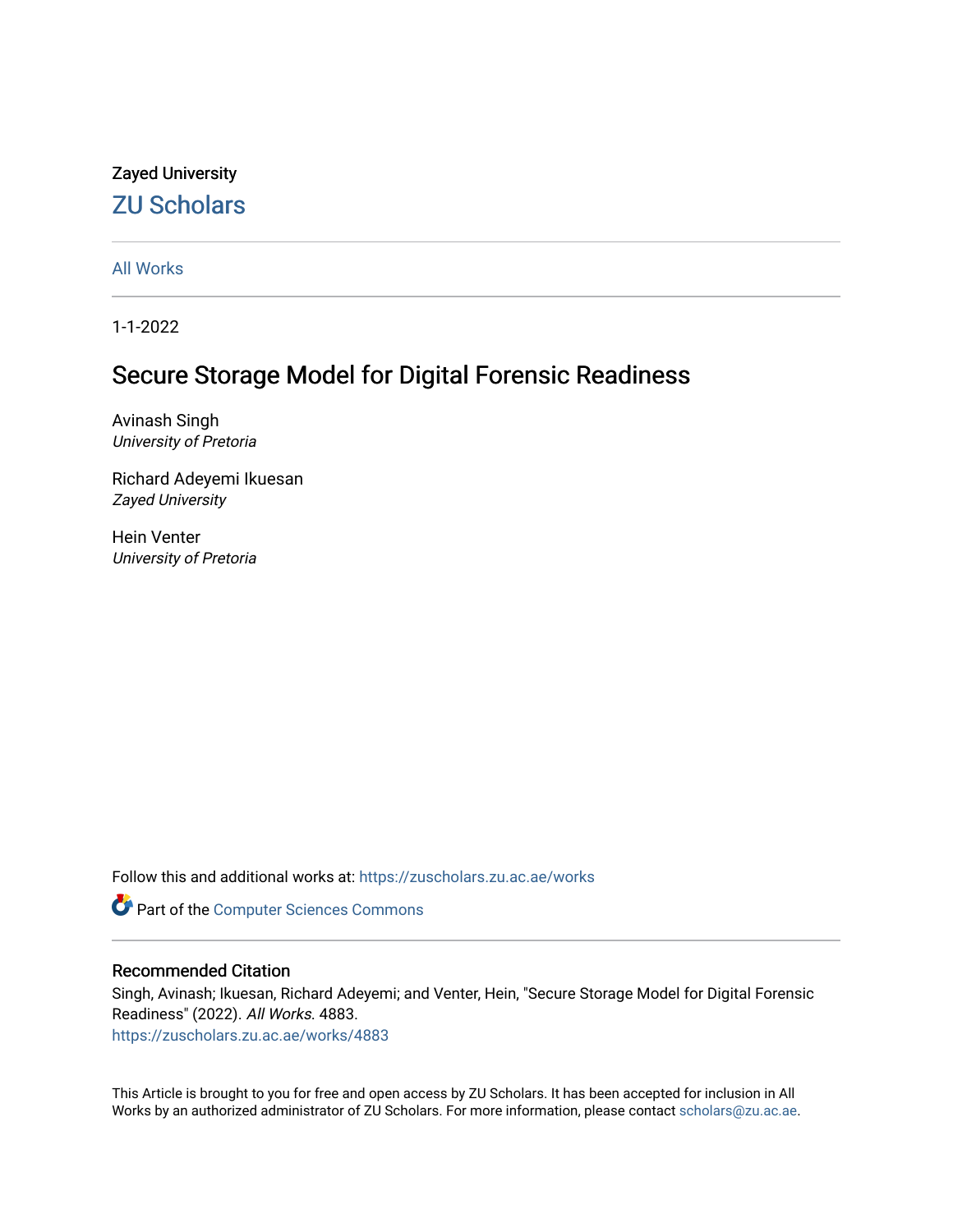

Date of publication xxxx 00, 0000, date of current version xxxx 00, 0000.

*Digital Object Identifier 10.1109/ACCESS.2017.Doi Number*

# **Secure Storage Model for Digital Forensic Readiness**

**Avinash Singh<sup>1</sup> , Richard Adeyemi Ikuesan<sup>2</sup> , and Hein Venter<sup>1</sup>**

<sup>1</sup> University of Pretoria, Pretoria, South Africa

<sup>2</sup> College of Technological Innovation, Zayed University, Abu Dhabi, UAE.

Corresponding author: Avinash Singh (e-mail: asingh@cs.up.ac.za).

**ABSTRACT** Securing digital evidence is a key factor that contributes to evidence admissibility during digital forensic investigations, particularly in establishing the chain of custody of digital evidence. However, not enough is done to ensure that the environment and access to the evidence are secure. Attackers can go to extreme lengths to cover up their tracks, which is a serious concern to digital forensics – particularly digital forensic readiness. If an attacker gains access to the location where evidence is stored, they could easily alter the evidence (if not remove it altogether). Even though integrity checks can be performed to ensure that the evidence is sound, the collected evidence may contain sensitive information that an attacker can easily use for other forms of attack. To this end, this paper proposes a model for securely storing digital evidence captured pre- and post-incident to achieve reactive forensics. Various components were considered, such as integrity checks, environment sandboxing, strong encryption, twofactor authentication, as well as unique random file naming. A proof-of-concept tool was developed to realize this model and to prove its validity. A series of tests were conducted to check for system security, performance, and requirements validation, Overall, the results obtained showed that, with minimal effort, securing forensic artefacts is a relatively inexpensive and reliable feat. This paper aims to standardize evidence storage, practice high security standards, as well as remove the need to create new systems that achieve the same purpose.

**INDEX TERMS** Digital Forensic Readiness; Secure Storage; Integrity Verification; Encryption, Digital Forensic Soundness

#### **I. INTRODUCTION**

The upsurge in cyber-attacks and data exploitation has made the need for digital investigations paramount [1]–[3]. Standardization and adherence to best practices have become essential to ensure the least amount of human error causing inadmissible evidence [4], [5]. Forensic artefacts are very important when it comes to investigation and litigation, as they provide the details of an incident [6], [7]. When forensic artefacts are presented in a court of law, they are subject to scrutiny and require verification and crossexamination [8], [9]. Digital evidence needs to preserve the CIA triad [10], namely confidentiality, integrity, and availability. Confidentiality of digital evidence must be ensured because the evidence may contain sensitive information such as credit card information or other personal identifiers [10]. To protect the evidence, strict access control needs to be maintained, and/or an encryption scheme has to be used to ensure that only an investigator or authorized parties have access to the digital evidence [11].

Ensuring the integrity of the digital evidence is one of the most important processes of any digital investigation, as an investigator needs to prove that the evidence was not fabricated or tampered with in any way. To achieve this, a forensic copy of the original evidence, as well as the software logs and the chain of custody, is kept [12]. The process followed by the investigator to acquire the evidence also needs to be documented. The forensic hash of the evidence needs to be calculated at different times – during the time of collection and storage – to ensure that the original evidence was not changed, and the process followed by the investigator was sound and did not modify the evidence in any way. Therefore, a secure storage model is needed to improve the investigation process and safeguard any sensitive information collected. The same problem affects digital forensic readiness systems, whether large or small organizations or even individual people. These systems collect evidence proactively, therefore, evidence preservation and storage processes are vital to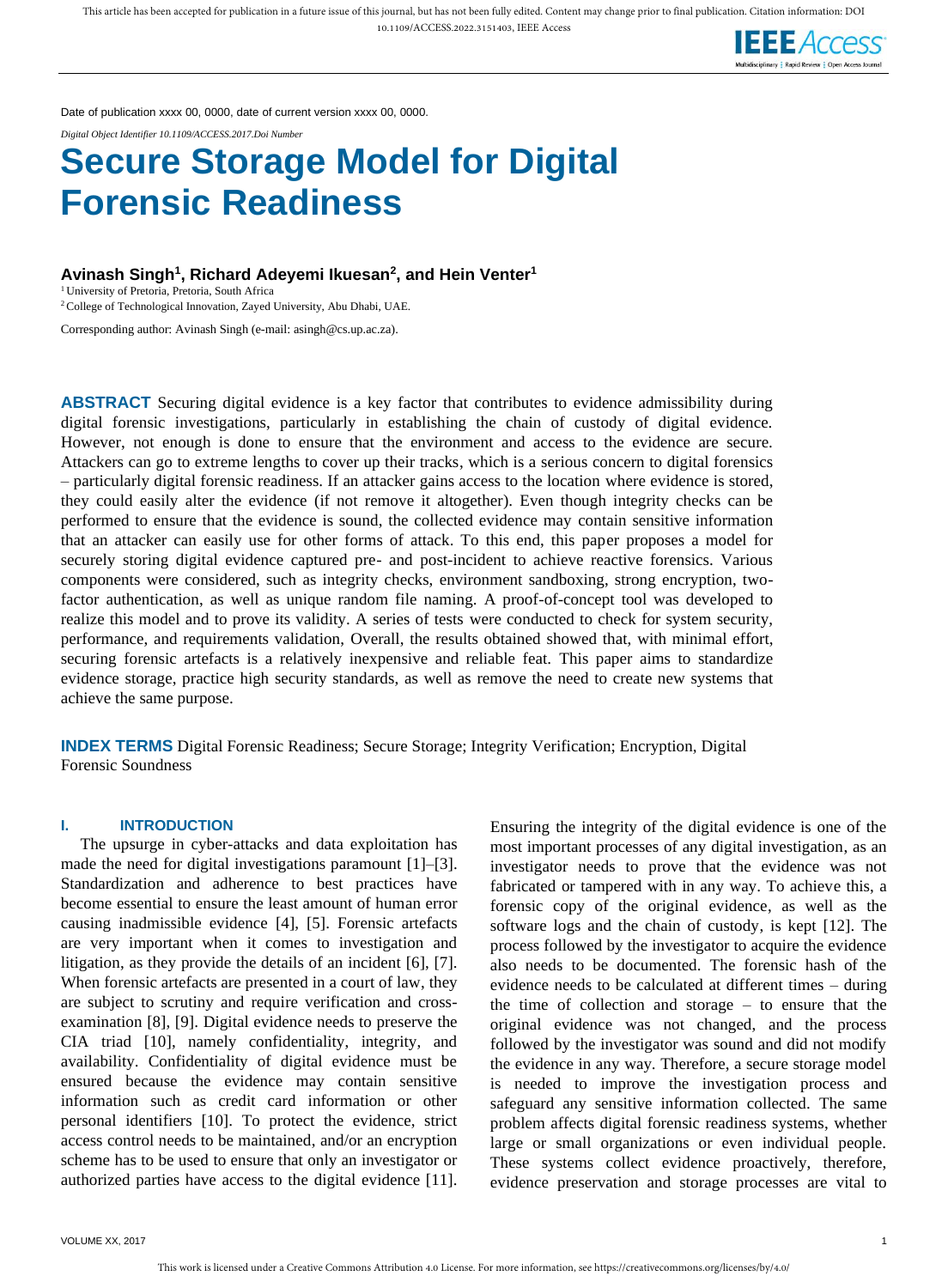

ensure that evidence is valid and authentic.

The next section provides some background on digital forensic readiness and encryption. Thereafter, the proposed process model is explained, detailing each of the processes involved, followed by the proof-of-concept prototype tool that was developed. Next, the tool was evaluated in terms of usefulness and performance, before the paper is concluded.

#### **II. BACKGROUND**

Digital forensic readiness (DFR) as defined by Tan [13] is the ability of an organization to maximize its evidence collection mechanisms whilst aiming to reduce the costs involved in collection [13]. Therefore, to achieve DFR, potential digital evidence collection needs to take place before an incident can occur. DFR is a proactive approach to digital forensics that is more robust and cost-effective in the long term. To implement DFR in any organization, its business operations need to be well defined and understood, as they may differ from organization to organization. The ISO/IEC 27043 international standard [14] defines a more robust guideline about the traditional digital investigation processes as well as high-level readiness processes. This encompasses five processes, namely readiness, initialization, acquisition, investigative, and concurrent processes [14]. It also ties in with the investigation lifecycle as shown in Figure 1, which consists of planning, acquisition, preservation, analysis, reporting, dissemination, and chain of custody. Most research focuses on the acquisition and analysis of evidence; however, little is done about the preservation of evidence and its integrity. No comprehensive models or guidelines are defined for evidence integrity preservation, specifically in digital forensic readiness. Although ISO/IEC 27037 [15] contains a clause on evidence preservation that outlines general guidelines on the physical storage and preservation of evidence, it is not sufficient for comprehensive evidence integrity preservation in terms of storage security.



**Figure 1. Investigation Lifecycle**

Most existing research focuses on using encryption to secure data that is being stored [16]–[19]. Due to the nature of the data stored, most common encryption focuses on symmetric encryption which means that there is a single encryption key that also serves as the decryption key [11], [20]. AES (Advanced Encryption Standard) is the dominant (standard) encryption scheme used by cloud and enterprise platforms because of its speed and performance [11], [20], [21]. However, if the decryption key is not stored securely, it leaves the encrypted data still vulnerable to be stolen or misused. At the time of writing this paper, no model or framework provides the best practice on how to securely store data and ensure its integrity in a digital forensic environment. In digital forensics, it is essential that the integrity of the data remains intact to make it reputable and admissible in a court of law [22], [23]. In DFR, potential digital evidence (PDE) is defined as information or data stored or transmitted in binary form, which has not yet been determined to be relevant to the investigation (through the process of examination and analysis) [14]. Only after the PDE has been positively identified as evidence, it is accepted as digital evidence. To mimic a more real-world application of PDE with DFR in mind all references to PDE are made to simplify the explanations. PDE can be seen as small artefacts (not large disk dumps) that may hold important or sensitive data. Since PDE could be used to incriminate an individual, it needs to maintain its integrity and authenticity to be admissible. Therefore, some processes must be in place to ensure the correct steps and processes are followed, to ensure the integrity of the PDE. To date, no processes or models exist to address the integrity constraint, especially with DFR. There are also no tools that focus solely on the storage of PDE. On the contrary, these tools focus on the extraction and collection of PDE, and it is up to the investigator or organization to safeguard and preserve the PDE according to their policies [24].

Anti-forensics is cumbersome in cloud environments, and attackers are always trying to cover up their footprints [25]. They usually move laterally in a network to find vulnerabilities and exploit them by removing any traces of the attack from the logs and computers. Therefore, having a secure environment is important, and sensitive information should be secured and encrypted. While several cloud service providers do provide encryption, it often comes at a huge cost or additional overhead and attackers can easily bypass the service providers' countermeasures by targeting less secure Virtual Machines (VMs) [25]. While several studies have explored readiness in the cloud [15], [26]–[28], the more fundamental problem is providing secure storage for the PDE artifacts that are collected. To that end, this research developed a secure storage system to store digitally forensic ready PDE artifacts in a forensically sound manner. The next section explains the developed process model, namely Secure Readiness Storage (SecureRS), in accordance with security standards and the digital forensic investigation lifecycle.

#### **III. SecureRS PROCESS MODEL**

To address the lack of an automated mechanism for preserving evidence and maintaining integrity, a model was developed targeting the various security and forensic aspects during the investigation lifecycle. This model is an improvement of the authors' previous work [29]. The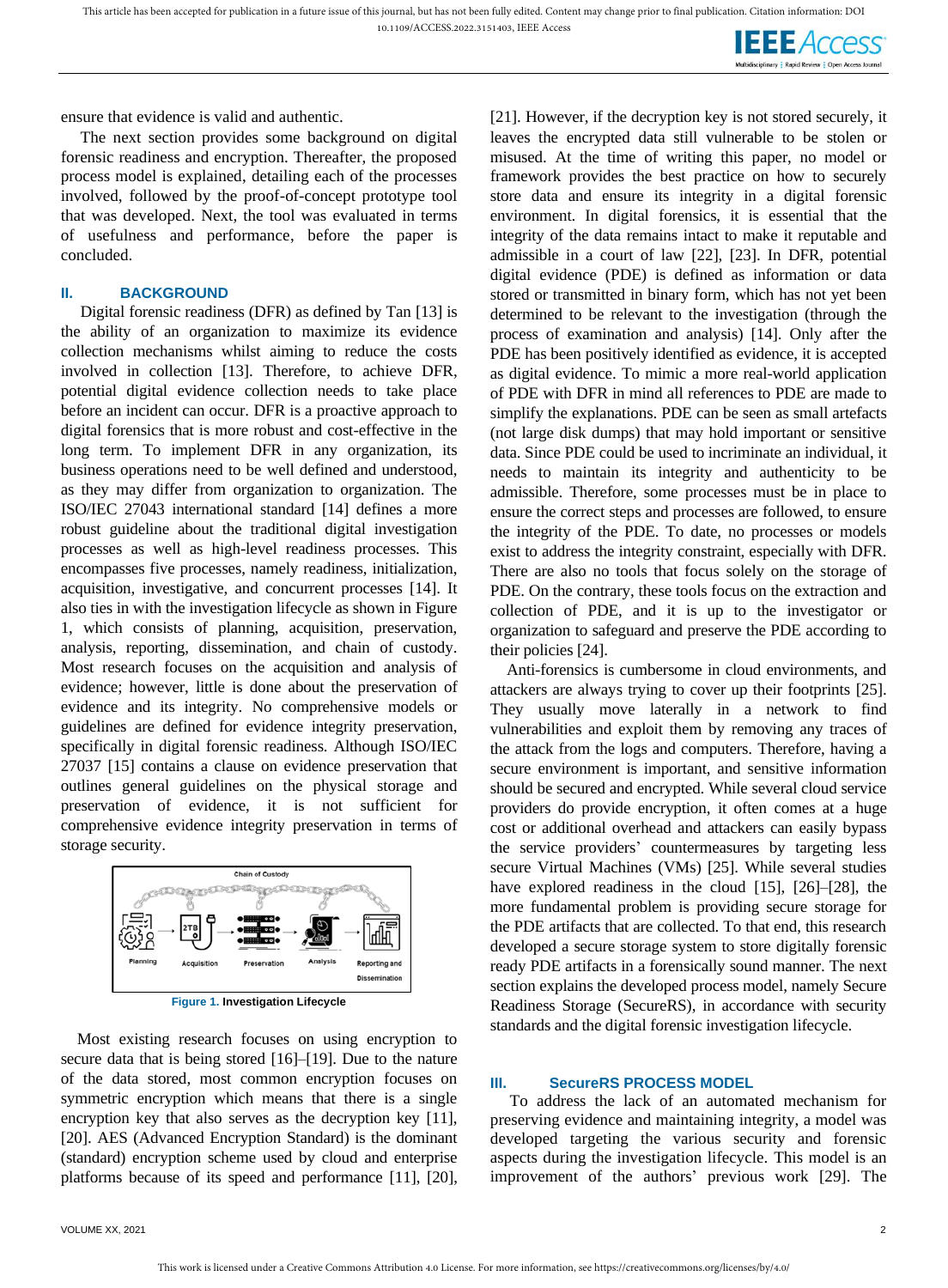**IEEE** Access

SecureRS model ties in with some of the readiness processes addressed in ISO/IEC 27043 [14]. For instance, the planning process group of ISO/IEC 27043 [14] involves the "Planning pre-incident collection, storage, and handling of data representing potential digital evidence" [14]. It discusses the criteria of collection and storage, but nothing is provided on how storage and evidence preservation should be carried out. Therefore, the proposed model consists of four high-level processes, namely data ingestion, forensic soundness assurance, PDE storage, and forensic soundness verification (see [Figure](#page-3-0) 2).



**Figure 2. SecureRS Process Model**

<span id="page-3-0"></span>The data ingestion process acts as a mechanism for data to be fed into the secure system. It ensures a controlled environment because it is common practice to make use of a Web API. The SecureRS model makes use of a Representational State Transfer (REST) API to allow a

VOLUME XX, 2021 2

multitude of data ingestion formats as well as a consistent endpoint with a lower bandwidth than other API types. When questioning the integrity of a storage engine or system, it is important to understand what processes the data undergoes. To ensure that the system or a user does not modify any information, integrity checksums are calculated before and after to ensure nothing was changed. Since the collection of evidence does not fall within the scope of the current research, it is assumed that data collected and sent to the model is forensically sound already. The PDE storage process is built for security, based on the CIA triad. During the final stage – the verification process – the integrity before and after storage is checked to ensure nothing has been modified, thus ensuring forensic soundness. The four processes followed in the model are discussed next in more detail. The four phases are outlined, and how each aids the security as well as forensic aspects that a piece of evidence needs to possess for the evidence to be admissible in a court of law.

#### *A. DATA INGESTION PROCESS*

The data ingestion process comprises seven steps as seen in [Figure 2.](#page-3-0) This process starts with Potential Digital Evidence (PDE) (i.e., small artefacts or pieces of data that may have forensic value) and the PDE's metadata, which helps the system identify the origin and purpose of the PDE. The collection of PDE is not considered part of the scope of this research, as it is a vast research area on its own and only the storage processes are explored in this research. PDE metadata that is needed includes the user or origin, IP address, computer name, rank, file name, and hash checksum. This information is necessary, particularly in an organization, to know where the PDE originates from and to manage the data.

The next stage involves using a transport protocol so that the data from the origin can be received by the system. Different protocols are available; however, the most used and common transport protocol, which is the foundation of the internet, is TCP/IP. Using the TCP/IP method for data transport makes it reliable for data ingestions. The transport method also needs to be secured to prevent eavesdroppers or man-in-the-middle attacks. The transport encryption layer that is chosen involves making use of the secure socket layer (SSL). This SSL layer, coupled with TCP/IP together with HTTP and its application layer protocol, provides HTTPS. An HTTPS connection provides a secure means of communication that is encrypted between two parties, namely the client and server. Using TLS (Transport Layer Security)/SSL is an industry best practice and standard as a move towards a more secure internet. If data is intercepted (by a man-in-the-middle attack, for example), it will be potentially unusable to an attacker as all data would be encrypted [30]. In the SecureRS model, it was decided to make use of a web REST API for data transfer and logic processing. Web APIs are portable and the most modular method of easily ingesting data, requiring minimal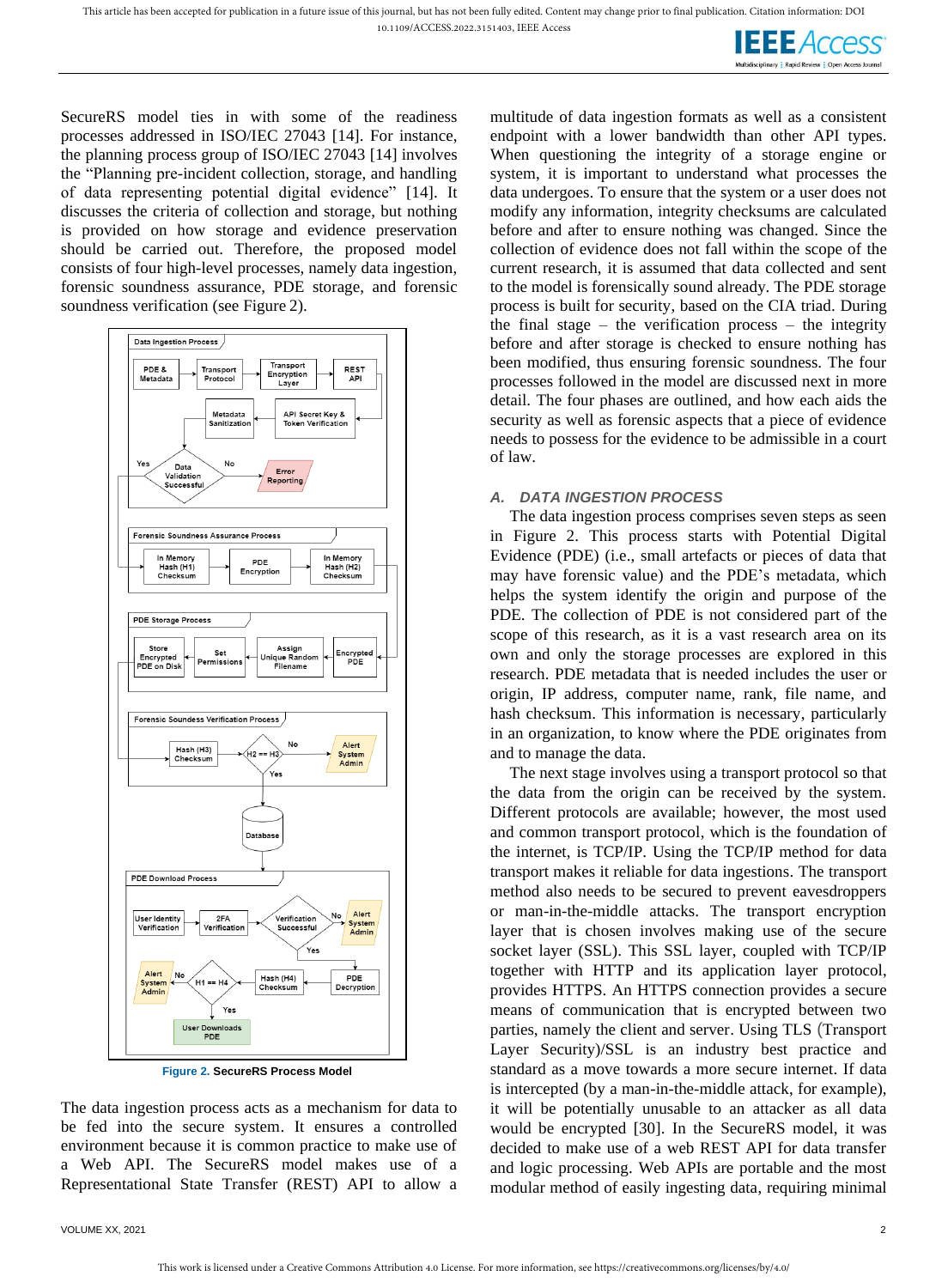This article has been accepted for publication in a future issue of this journal, but has not been fully edited. Content may change prior to final publication. Citation information: DOI

10.1109/ACCESS.2022.3151403, IEEE Access



effort to set up. To make the ingestion process faster and more standardized, a known standardized API endpoint (similar to a URL path) is exposed on the webserver for data to be ingested. Furthermore, allowing only the HTTP POST method ensures that data remains secure and encrypted in the body of the request. This method also allows large files to be sent – as opposed to the HTTP GET method. The data transferred in the POST method prevents the webserver from logging the request information as what can be seen from GET requests in server logs. Such webserver logging could prove harmful as the GET request parameters would be passed through the URL, which may contain sensitive information. For simplicity, the data format that is supported for ingestion is form data, as this allows both textual information and file upload.

To ensure that only authorized parties can push data to the storage engine, an API key and prefix key are generated through a system admin account for each device/user within the organization. The API key is hashed before it is stored, therefore, the key is only displayed and available at the time it is created. The API prefix furthermore serves as a unique identifier. The API token is used in conjunction with the prefix key to add another layer of security. The prefix key and API key are then verified and, once successful, the metadata is sanitized. This sanitization removes any malicious data, SQL, or JS injections from cross-site scripting (XSS) (from the metadata only). The PDE itself is treated as a read-only file and not displayed in the system, thereby removing the need to perform any sanitization, and so ensuring the integrity of the PDE. The metadata sanitization is performed to ensure that no exploits and vulnerabilities are exposed by the system itself and to conform to best web security practices. The metadata collected about the PDE is shown in [Figure 3,](#page-4-0) which is kept separate from the PDE. After data has been sanitized to ensure system security, the next process is data validation.

| POST |                                       |                         |      |                     |          | A https://127.0.0.1:8000/pde/add/                         |           |
|------|---------------------------------------|-------------------------|------|---------------------|----------|-----------------------------------------------------------|-----------|
|      |                                       | <b>DUERY PARAMETERS</b> |      |                     |          |                                                           |           |
|      | HEADERS $\mathcal{O}$ $\mathcal{V}_2$ |                         |      |                     |          |                                                           | Form =    |
|      | Content-Type                          |                         |      | multipart/form-data |          |                                                           | ×         |
|      | Api-Secret-Key                        |                         |      | qSF03D1u            |          |                                                           | $\times$  |
|      | X-Api-Key                             |                         |      |                     |          | qSF03D1u.mLN6YHxn8vXQFV4PetZ5ghX34ID5e2Y4                 | $\times$  |
|      |                                       |                         |      |                     |          |                                                           |           |
|      | + Add header                          | P Add authorization     |      |                     |          |                                                           | $\hat{H}$ |
|      | BODY <sup>14</sup>                    |                         |      |                     |          |                                                           | Form      |
| v    | ip                                    |                         | Text | $\checkmark$        | $1 =$    | 192.168.1.120                                             | $\times$  |
|      | machine                               |                         | Text | $\checkmark$        | $1 =$    | IronMachine                                               | $\times$  |
| v    | user                                  |                         | Text | $\checkmark$        | $1 =$    | Avinash                                                   | $\times$  |
| Ø    | rank                                  |                         | Text |                     | $-1 = 1$ |                                                           | $\times$  |
| v    | filename                              |                         | Text | v                   | $=$      | InstalledSoftwareEvidence01.txt                           | $\times$  |
| Ы    | pde                                   |                         | File | $\checkmark$        | $1 =$    | InstalledSoftwareList.txt (type: "text/plain"; size: 1691 | $\times$  |

<span id="page-4-0"></span>

The validation process ensures that the data expected is the data received and that the data is parsed with the correct data structure and format. Once the data has been successfully validated, it gets sent on to the next phase for forensic assurance.

## *B. FORENSIC SOUNDNESS ASSURANCE PROCESS*

For digital evidence to be forensically sound and to be held admissible in a court of law, its collection, storing, and analysis must be documented in a legally acceptable manner [16], [17], [31]. Therefore, assurance is needed to prove that the evidence has not been corrupted or destroyed during the investigation process, whether by accident or intentionally. This process furthermore generates the relevant information (such as hash checksums) to prove the forensic soundness of the collected data once the data has been received. Since this system is simply a storage engine, it is assumed that the data that was collected before the system ingestion was forensically sound. However, since nothing has been written to disk or the database as yet, this process is done in-memory. This is to ensure the data was not modified while being written to the disk, whether by another process or due to human error.

The ability to ensure forensic soundness is achieved by taking an in-memory hash (H1) of the PDE using an MD5 hash algorithm as an integrity measure. It is then compared to the metadata md5sum field received from the HTTP POST request to ensure the data sent by the origin is indeed what is received by the API. This serves a dual purpose, namely, to ensure data was not lost or intercepted along the way, and to maintain the integrity of the PDE. Although MD5 is typically seen as an insecure hashing algorithm, it is very suitable as an integrity measure due to its efficiency in computing a hash as opposed to securing hashing algorithms. The next step is to secure the PDE by performing symmetric key encryption. This is to ensure that data stored on the disk is not subject to being read by another system or person, as a PDE file could contain sensitive information. After PDE encryption, another hash (H2) is generated of the encrypted PDE. This new hash is used as input to the process of forensic soundness verification. The next process involves the storage of the encrypted PDE to disk.

# *C. PDE STORAGE PROCESS*

The storage process starts by taking the encrypted PDE from memory and generating a unique filename of 60 alpha-numeric characters to ensure that the system is immune to URL manipulation. This unique filename prevents a PDE from being easily identified by a system admin since there would just be random encrypted files. The PDE is stored to disk with read-only permissions on the file system, such that no process or human error can accidentally change it, thereby violating the PDE's integrity. After setting the permissions, the file is now **Figure 3. SecureRS http request example**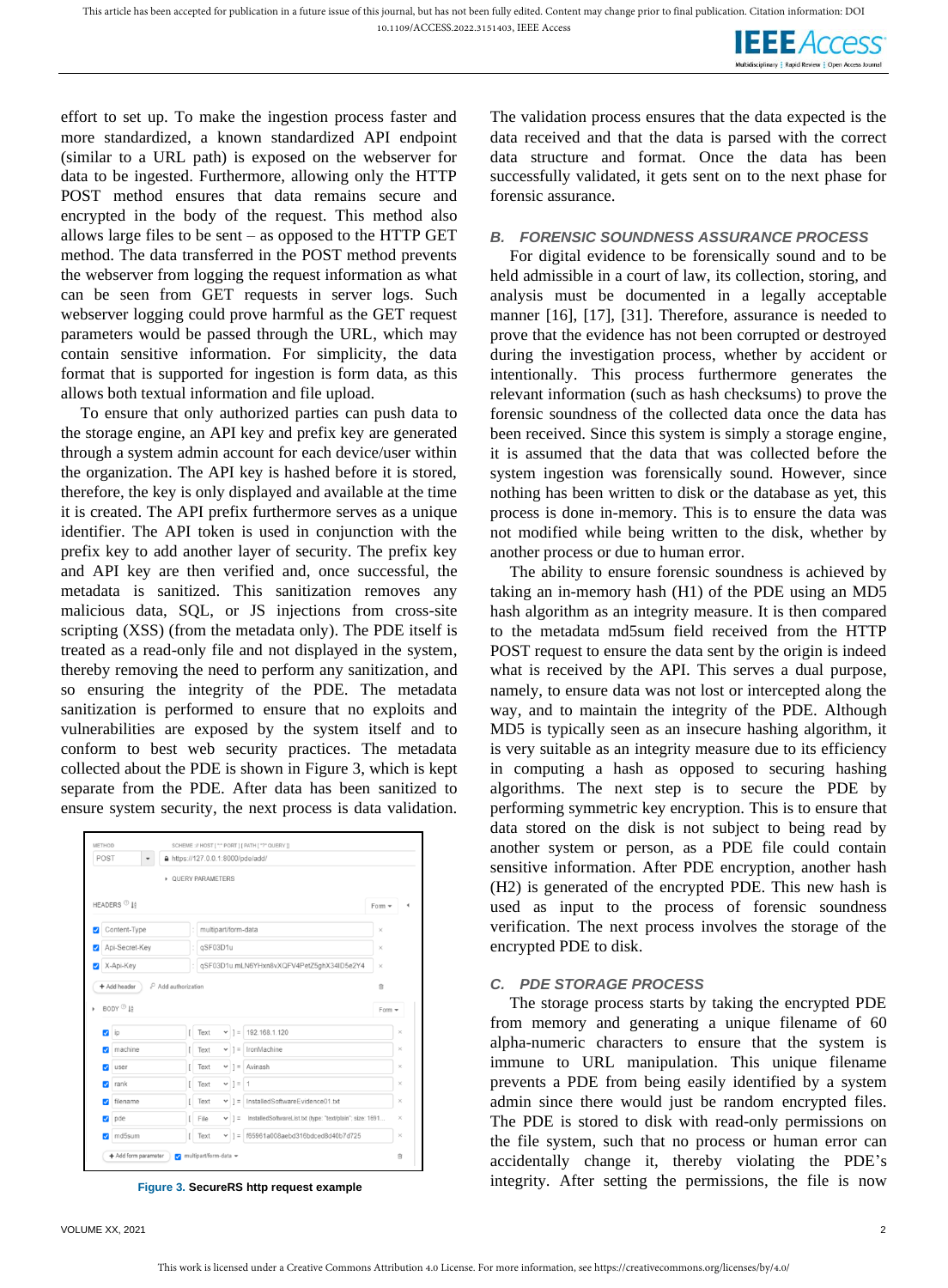**IEEE** Access

safely stored in the secure storage within the protected directory in the virtual environment, ready for verification and integrity confirmation. Changing the extrinsic metadata of the PDE (such as the file name or permissions) does not change the data of the PDE itself, hence the hash and integrity remain intact [18], [32]. Details of the forensic verification and assurance process are presented next.

#### *D. FORENSIC SOUNDNESS VERIFICATION PROCESS*

This process involves ensuring that the integrity of the evidence is indeed intact and unaltered, thus adhering to standard forensic practice. To ensure that the integrity of the stored PDE remains intact, a hash (H3) is computed on the stored and encrypted PDE. This adds a verification layer which ensures that the forensic soundness of the PDE is maintained from the point of encryption to the storage of the PDE.

To ensure forensic soundness, the in-memory hash of the encrypted PDE (H2) is then compared to (H3). If H2 and H3 are the same, no deliberate or accidental manipulation of the PDE occurred, and it is verified as forensically sound. When the verification was successful, the entry is inserted into the database for reference. This entry contains the metadata of the PDE itself, such as the location of the stored PDE, and not the actual PDE itself. Storing a reference to a file location in a database – as opposed to storing the entire file – conforms to best practices, due to the inefficiency of storing binary data in a relational database [19]. This also makes it difficult for an attacker as it expands the attack vector by abstracting the PDE itself from the metadata. For example, if an attacker gets unauthorized access to the database, the only information that can be extracted is the metadata which on its own does not give enough information for malicious intent. To further protect the entry in the database, the original hash and PDE location are encrypted by the system, adding a layer of security, and thereby making it impossible for an attacker or system admin to relate PDE to its metadata outside the system. If the hashes in the verification process are not identical, it can be assumed that external modification could have occurred or that something unconventional originated, such as electricity spikes or bad disk sectors, thus resulting in invalidating the forensic soundness. Such an instance would be rare and uncontrolled, and a system admin would be notified to manually investigate what the cause could have been. This investigation is a manual process, as the violation would have occurred under unknown circumstances and was not part of the scope of this research.

#### *E. PDE DOWNLOAD PROCESS*

The downloading of PDE is also an important aspect of the system to ensure that only authorized parties are allowed to download the PDE. To protect the PDE, the system first verifies the session of the logged-in user and then prompts the user for the 2FA pin. Once the pin and the session have been successfully validated, then only does the system decrypt the PDE. Thereafter, another hash (H4) is generated and then compared to the original hash (H1) to ensure that nothing has happened to the PDE during storage as well as to verify the integrity of the forensic copy that will be downloaded by the investigator. In the event the hashes do not match, the system will alert the administrator to manually investigate the issue. Therefore, the downloaded PDE that the investigator will receive is safe and its integrity is maintained from ingestion into the system to download, thereby minimizing any human error that can occur as well as serving as a secure backup to PDE. The hash is also given to the investigator if further corroboration or verification is needed. The next section discusses the reference implementation of the proposed SecureRS model.

#### **IV. SecureRS TOOL**

To show that the proposed SecureRS process model (see [Figure 2\)](#page-3-0) would work and is valid, a proof-of-concept tool was created using agile software development methodology [33]. The requirement specification and usability are the core functions for any software following agile principles. To ensure that the proposed SecureRS proof-of-concept tool adheres to standards and good software practice and principles, the tool was tested using the testing processes of the Computer Forensics Tool Testing (CFTT) program [34] of the National Institute of Standards and Technology (NIST) [35].

#### <span id="page-5-1"></span>*A. SecureRS SYSTEM REQUIREMENTS SPECIFICATION*

The system requirements are divided into two categories, namely secure storage core requirements (SS-CR) (see [Table 1\)](#page-5-0) and secure storage optional requirements (SS-OR) (see [Table 2\)](#page-6-0). For example, in [Table 1](#page-5-0) the label column provides a reference number which will be used in Section [C.](#page-7-0) The description, on the other hand, provides the requirements for the tool, for example, SS-CR-01 says that the tool shall ingest data from an API endpoint, which specifies the functionality of the tool.

|  |  | Table 1. Secure Storage Core Requirements (SS-CR) |  |
|--|--|---------------------------------------------------|--|

<span id="page-5-0"></span>

| Label      | <b>Description</b>                          |
|------------|---------------------------------------------|
| $SS-CR-01$ | Data should be ingested through an API      |
|            | endpoint                                    |
| $SS-CR-02$ | All activities performed within the tool    |
|            | should be logged for auditability           |
| $SS-CR-03$ | Data should be able to be ingested          |
|            | concurrently                                |
| $SS-CR-04$ | Data storage should be consistent with data |
|            | received by the system                      |
| $SS-CR-05$ | PDE data must be hashed for integrity       |
|            | verification                                |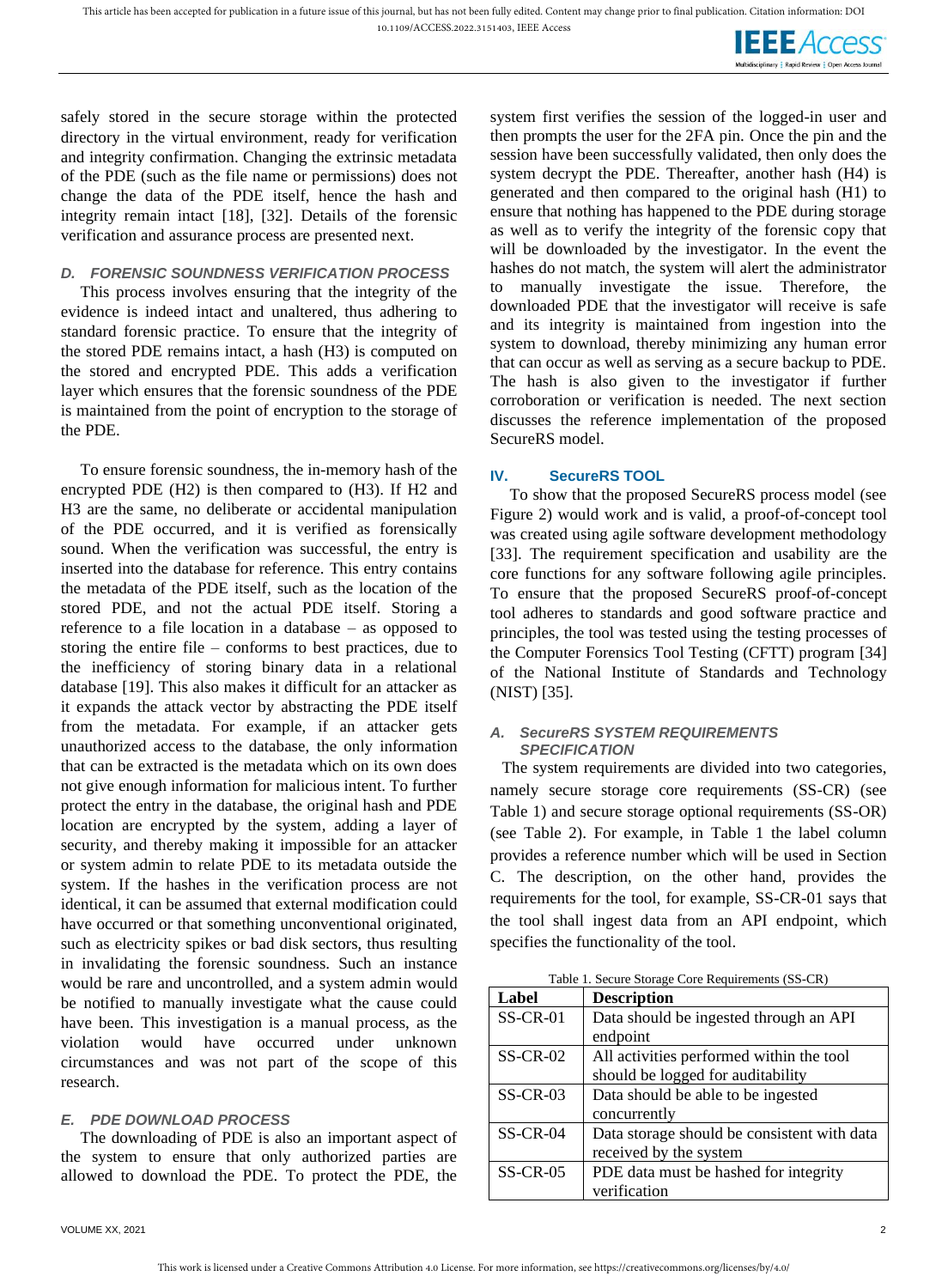

| $SS-CR-06$ | Metadata must be sanitized for security     |
|------------|---------------------------------------------|
|            | purposes                                    |
| $SS-CR-07$ | PDE and sensitive metadata must be          |
|            | encrypted using strong encryption           |
| $SS-CR-08$ | The hash digest and metadata should be      |
|            | viewable by an investigator                 |
| $SS-CR-09$ | The tool must provide digests of the        |
|            | encrypted PDE to ensure its forensic        |
|            | soundness                                   |
| $SS-CR-10$ | Each PDE should be distinguishable from     |
|            | another anonymously                         |
| $SS-CR-11$ | Ingested data collected should be displayed |
| $SS-CR-12$ | Ingested data must be validated for         |
|            | correctness                                 |
| $SS-CR-13$ | Authorization and authentication must be    |
|            | implemented fully for access control        |
| $SS-CR-14$ | An investigator should be able to securely  |
|            | download the PDE                            |

Table 2. Secure Storage Optional Requirements (SS-OR)

<span id="page-6-0"></span>

| Label      | <b>Description</b>                        |
|------------|-------------------------------------------|
| $SS-OR-01$ | All metadata data should be encrypted for |
|            | anonymity                                 |
| $SS-OR-02$ | PDE can only be decrypted on a successful |
|            | session and 2FA validation                |
| $SS-OR-03$ | All stored PDE for specific user          |
|            | permissions should be viewable            |
| $SS-OR-04$ | Malicious data should not be ingested and |
|            | stored as PDE                             |
| $SS-OR-05$ | PDE should not be subject to URL          |
|            | manipulation                              |

#### *B. SecureRS SYSTEM IMPLEMENTATION*

Now that the requirements have been defined, the tool was implemented using a modular approach and applying agile principles. The programming language that was chosen to implement this tool was Python, due to its flexibility and built-in frameworks and libraries. In order to make a web platform and allow easy management, Django web framework [36] was chosen. The tool uses Django REST framework [37] as it provides a mechanism for applying RESTful API functionality fairly easily. This framework furthermore provides authentication based on a secure API key, which is created from the admin panel on the system, allowing easy management and revoking of keys. Each key is unique and serves as an authentication mechanism for making an HTTP POST request to the API endpoint. The security sanitization process followed uses Django's default security middleware as well as custom sanitization middleware to remove special characters and tags from the metadata. The different middlewares used include: SecurityMiddleware, SessionMiddleware, CsrfViewMiddleware, AuthenticationMiddleware, XFrameOptionsMiddleware, OTPMiddleware, SessionSecurityMiddleware. The tool also made use of encrypted fields in Django models to further protect the sensitive metadata. This was done to prevent the misuse of data due to unauthorized access or misconduct.

To secure the PDE file, a Django-encrypted file field was chosen, which uses the Fernet encryption scheme [38]. The latter is a symmetric key algorithm that makes sure that the encrypted message cannot be manipulated, brute-forced, or read without a password key. This key is URL safe encoded with base64 so that any reserved, unprintable, or non-ASCII characters are replaced. It ensures that no errors occur when handling the keys that an attacker could potentially exploit. Fernet also makes use of advanced encryption standard (AES) 128-bit cipher block chaining (CBC) mode and public-key cryptographic standards number 7 (PKCS7) padding. This means that the cipher is in multiples of 128-bits, with PKCS7 padding to fill the remaining bits. The password key makes use of a hashbased message authentication code (HMAC). The HMAC serves a dual purpose and simultaneously verifies the integrity and authenticity of a message. This is done to ensure better security, as HMAC was used in conjunction with a simple hashing algorithm (SHA) of 256 bits (SHA256) [38]. All symmetric encryption keys are on the system itself, either as a setting in the Django configuration or managed by the Django framework itself.

Portability was one of the contributing factors for making use of Docker [39] (a containerized approach to hosting services). Using Docker makes the system easily scalable as well as platform independent, and it provides load balancing. The high-level flow chart showing the lifecycle of SecureRS is shown in [Figure 4.](#page-7-1) The lifecycle starts with ensuring that the system is installed successfully, and subsequently initializes the system. The setup does not require much besides creating a superuser (a feature of the Django framework) and it provides admin functionality such as creating users, setting access roles, creating API keys, etc.

Once the system has been initialized, the next step is account creation, which involves two-factor authentication (2FA), and the creation of API keys. From a design perspective, it was decided that (for more security and traceability) only an admin user can create users and API keys. The 2FA system catered for email, SMS, and YubiKey [40]. 2FA is required for logging in and also to ensure safe download of a PDE file. Token generators make use of the time-based one-time pin (TOTP) algorithm [41] that generates 6-8 unique digits based on the current time and some secret key that is added when the account is registered. By design, these tokens are regenerated every 30 seconds to prevent attackers from brute-forcing the token or launching phishing attacks. Backup tokens are also enabled if devices used for TOTP are not available. These backup tokens can only be used once, thereby allowing recovery and security. User credentials are stored using Django's default password field, which uses PBKDF2 with strong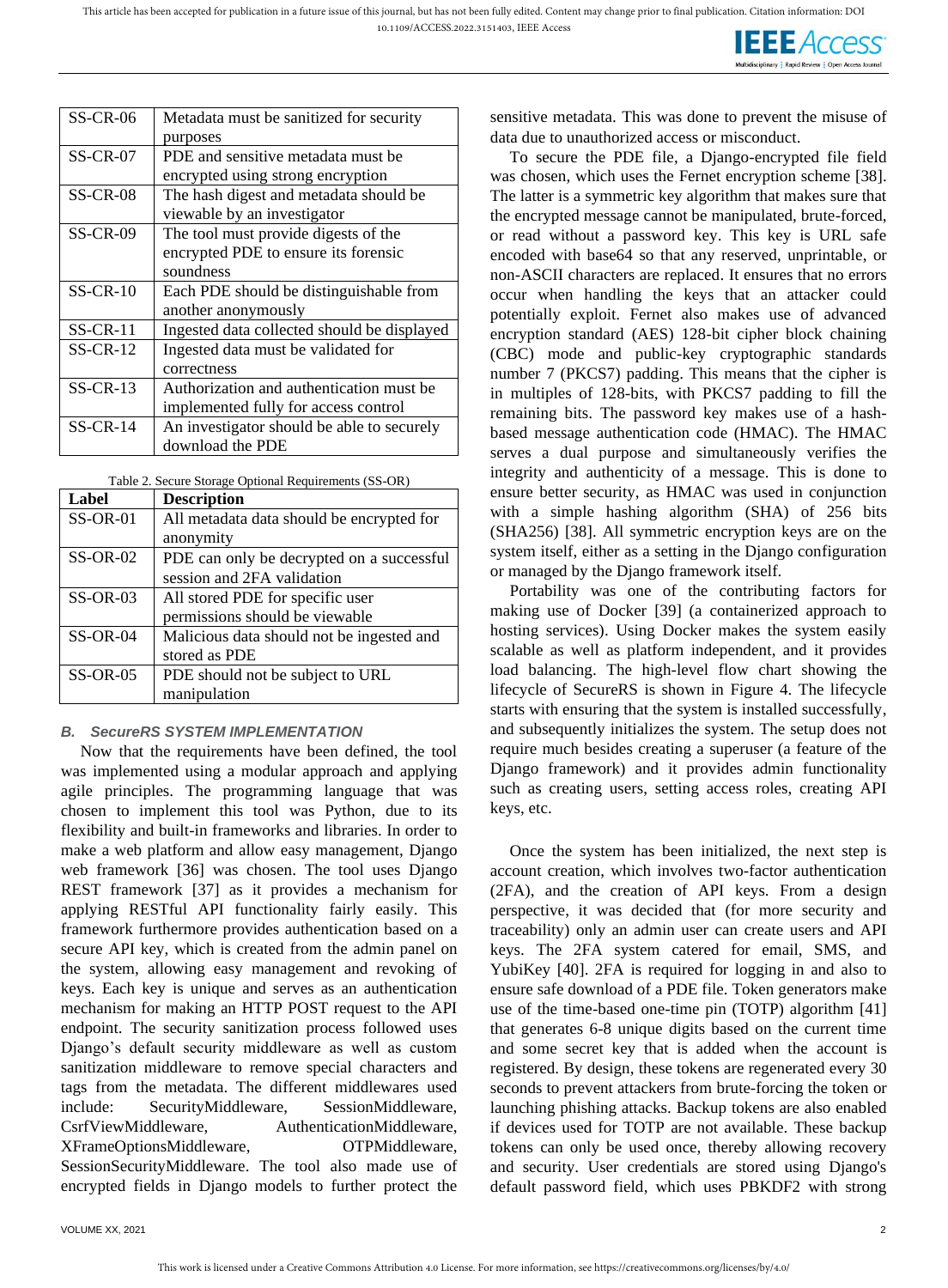



**Figure 4. High-level Lifecycle of SecureRS**

<span id="page-7-1"></span>SHA 256-bit hashing and a random salt [36]. This password stretching mechanism is recommended by NIST [35]. When an investigator selects a PDE file to be investigated further, several checks occur. Firstly, the session is checked to see if it is still active and if the logged-in user has the required permissions. This is achieved by verifying that the inactivity time of the user has not passed the threshold and that 2FA is enabled. A user is warned after three minutes of inactivity and consequently logged out after ten minutes of inactivity. These thresholds are configurable in the settings. After the session and 2FA process have been successfully validated, the PDE will be decrypted by the system and available for the investigator to download for further manual investigation to corroborate findings. The implementation of SecureRS platform can be found at: <https://github.com/AvinashSingh786/SecureRS>

#### <span id="page-7-0"></span>*C. SECURE STORAGE VALIDATION*

This section details the testing of the tool in terms of its implementation correctness and determines if the tool has met the requirements defined in Section [A.](#page-5-1) This complies with the NIST validation cycle and is structured as follows: secure storage core test assertions (SS-CA) (see [Table 3\)](#page-7-2), secure storage test cases (SS-TC) (see [Table 4\)](#page-7-3), and the secure storage compliance matrix (SSCM) (see [Table 5\)](#page-8-0).

|  |  | Table 3. Secure Storage Core Test Assertions (SS-CA) |  |
|--|--|------------------------------------------------------|--|
|  |  |                                                      |  |

<span id="page-7-2"></span>

| Label      | <b>Description</b>                                 |  |  |  |
|------------|----------------------------------------------------|--|--|--|
| $SS-CA-01$ | All PDE files should be encrypted.                 |  |  |  |
|            | <b>Justification:</b> To preserve sensitive        |  |  |  |
|            | information and confidentiality and to             |  |  |  |
|            | prevent unauthorized access to the PDE.            |  |  |  |
| $SS-CA-02$ | Hash digests of the PDE should occur               |  |  |  |
|            | before and after PDE encryption.                   |  |  |  |
|            | <b>Justification:</b> To maintain the integrity of |  |  |  |
|            | the PDE as well as to ensure no errors             |  |  |  |
|            | occur or modifications are made to the             |  |  |  |
|            | PDE itself.                                        |  |  |  |
| $SS-CA-03$ | Audit logging of all activity<br>is                |  |  |  |
|            | maintained.                                        |  |  |  |
|            | <b>Justification:</b> This ensures that the chain  |  |  |  |
|            | of custody is maintained and that the              |  |  |  |
|            | process followed is reliable<br>and                |  |  |  |
|            | verifiable.                                        |  |  |  |
| $SS-CA-04$ | Metadata sanitization of ingested data.            |  |  |  |
|            | <b>Justification:</b> To ensure good security      |  |  |  |
|            | practices and prevent potential system             |  |  |  |
|            | attacks. This reduces the attack vectors           |  |  |  |
|            | from injection attacks like XSS, SQL               |  |  |  |
|            | injection, and parsing attacks.                    |  |  |  |

<span id="page-7-3"></span>

| Table 4. Secure Storage Test Cases (SS-TC) |                                           |  |  |  |
|--------------------------------------------|-------------------------------------------|--|--|--|
| Label                                      | <b>Description</b>                        |  |  |  |
| $SS-TC-01$                                 | Make a POST request with correct and      |  |  |  |
|                                            | relevant data, to verify that the PDE and |  |  |  |
|                                            | metadata were successfully added.         |  |  |  |
| $SS-TC-02$                                 | Make a malicious POST request with        |  |  |  |
|                                            | XSS and SQL injection payloads and        |  |  |  |
|                                            | see if they are sanitized and averted.    |  |  |  |
| $SS-TC-03$                                 | Make a POST request with an incorrect     |  |  |  |
|                                            | API token and check if the POST           |  |  |  |
|                                            | request is denied.                        |  |  |  |
| $SS-TC-04$                                 | Send multiple instances of invalid data   |  |  |  |
|                                            | to test the validation process.           |  |  |  |
| $SS-TC-05$                                 | Manually hash the PDE before              |  |  |  |
|                                            | encryption and test if the hash digests   |  |  |  |
|                                            | match.                                    |  |  |  |
| $SS-TC-06$                                 | Download the PDE and see if it matches    |  |  |  |
|                                            | the original database hash digest.        |  |  |  |
| $SS-TC-07$                                 | Verify the timestamp of the database      |  |  |  |
|                                            | and the file timestamp.                   |  |  |  |
| $SS-TC-08$                                 | Perform URL manipulation to attempt       |  |  |  |
|                                            | to download PDE.                          |  |  |  |
| $SS-TC-09$                                 | Try to download PDE without 2FA           |  |  |  |
|                                            | authentication enabled.                   |  |  |  |
| $SS-TC-10$                                 | Verify if 2FA works as expected.          |  |  |  |

A compliance matrix simply states the requirements, the test case(s) that tested the specific requirement, and the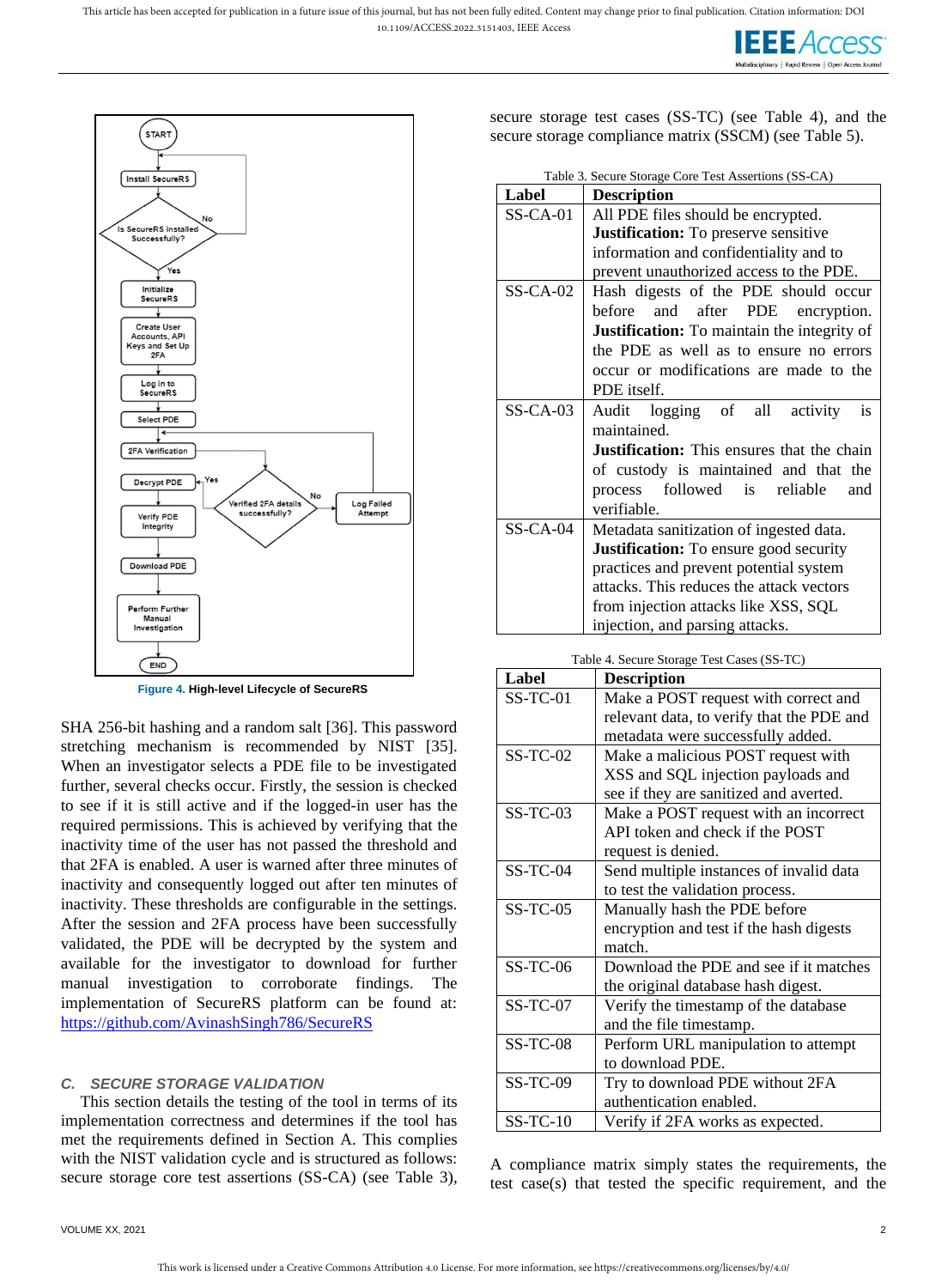

result, which is a core test assertion or a manual check. For example, if a core test assertion was met, that test assertion is specified in the result column. However, if a manual check was performed, it is indicated with '--check--', indicating that the check result is compliant. The compliance matrix determines if the tool met the requirements and is compliant. The compliance matrix for secure storage is presented in [Table 5.](#page-8-0) The compliance matrix confirms that the results from the test assertions have been fulfilled, therefore implying that all the requirements defined have been met and are successfully tested and compliant.

|  | Table 5. Secure Storage Compliance Matrix |  |  |
|--|-------------------------------------------|--|--|

<span id="page-8-0"></span>

| #                | Requirement     | <b>Test case</b>      | <b>Result</b>  |
|------------------|-----------------|-----------------------|----------------|
| $\,1$            | <b>SS-CR-01</b> | <b>SS-TC-01</b>       | --check--      |
| $\overline{2}$   | <b>SS-CR-02</b> | $SS-TC-02$            | $SS-CA-01$     |
| 3                | $SS-CR-03$      | $SS-TC-01$            | --check--      |
| $\overline{4}$   | $SS-CR-04$      | $SS-TC-02$ , $SS-TC-$ | $SS-CA-01$ ,   |
|                  |                 | 08, SS-TC-04          | $SS-CA-02$ ,   |
|                  |                 |                       | $SS-CA-03$ ,   |
|                  |                 |                       | $SS-CA-04$     |
| 5                | $SS-CR-05$      | $SS-TC-05$            | $SS-CA-02$     |
| 6                | $SS-CR-06$      | $SS-TC-02$            | $SS-CA-04$     |
| $\boldsymbol{7}$ | $SS-CR-07$      | --check--             | --check--      |
| 8                | $SS-CR-08$      | $SS-TC-01$            | $SS-CA-03$     |
| 9                | $SS-CR-09$      | $SS-TC-02$            | $SS-CA-01$     |
| 10               | $SS-CR-10$      | $SS-TC-05$ , $SS-TC-$ | $SS-CA-03$ , - |
|                  |                 | 06                    | -check--       |
| 11               | $SS-CR-11$      | $SS-TC-01$            | --check--      |
| 12               | $SS-CR-12$      | $SS-TC-02$ , $SS-TC-$ | $SS-CA-03$ ,   |
|                  |                 | 03, SS-TC-07, SS-     | $SS-CA-04$     |
|                  |                 | <b>TC-08</b>          |                |
| 13               | $SS-CR-13$      | $SS-TC-09$            | --check--      |
| 14               | $SS-CR-14$      | <b>SS-TC-01</b>       | --check--      |
| 15               | $SS-OR-01$      | $SS-TC-05$            | --check--      |
| 16               | $SS-OR-02$      | $SS-TC-06$            | $SS-CA-03$     |
| 17               | $SS-OR-03$      | --check--             | --check--      |
| 18               | $SS-OR-04$      | $SS-TC-03$            | $SS-CA-02$     |
| 19               | $SS-OR-05$      | $SS-TC-08$            | --check--      |

Now that the tool has been validated and satisfies the NIST CFTT [34], the next phase is to evaluate the tool to determine the performance of the system and its model.

#### **V. SecureRS PERFORMANCE EVALUATION**

Given that the prototype system has been validated through the NIST CFTT [34], it is important to gauge the performance of the system. To determine the performance of the system, several factors were considered – the speed of data ingestion; the amount of data ingested; processor and memory utilization; the time until the data was stored. [Table 6](#page-8-1) shows the system specification that was used to benchmark the application of SecureRS. Organizations typically would run the system on the same network; therefore, to rule out network speeds and latency, the system was tested in ideal circumstances where the data ingested was sourced from the same host, i.e., 'localhost'.

<span id="page-8-1"></span>

| Table 6. Benchmarking System Specifications |                    |                        |  |  |  |
|---------------------------------------------|--------------------|------------------------|--|--|--|
| <b>Item</b>                                 | <b>Description</b> | Specification          |  |  |  |
| <b>CPU</b>                                  | Intel Core i7      | I7-7700HQ @ 2.8GHz     |  |  |  |
| RAM                                         | D <sub>DR4</sub>   | 24 GB @ 2400MHz        |  |  |  |
| <b>DISK</b>                                 | <b>NVME SSD</b>    | 1 TB @ Read: 3500      |  |  |  |
| OS                                          | Windows 10         | MB/s, Write: 3000 MB/s |  |  |  |

It is also important to determine a baseline of the SecureRS systems memory and processor utilization so that when data is being ingested, the overall performance difference can be determined. [Table 7](#page-8-2) shows the idle baseline values for the system. From this table, an approximate value of 36 MB of memory utilization and about 1% of processor utilization are used, showing that when no data is being ingested and stored, the system does not utilize many resources.

Table 7. Baseline Processor and Memory Utilization of SecureRS

<span id="page-8-2"></span>

| <b>Item</b>                  | <b>Baseline values</b> |
|------------------------------|------------------------|
| I dle memory consumption     | $\sim$ 36 MB           |
| I Idle processor utilization | $\sim$ 1\%             |

The testing phase consisted of a 1 GB PDE and 100 MB payload that contained methodically generated ASCII data. In DFR, the size of a PDE is context-dependent and relies on the kind of data that is stored. It is quite difficult to get an accurate representation of the maximum size of a PDE payload. However, this research is aimed at DFR, so large PDE files would be extremely rare. To that end, tests were performed on the perceived worst-case and best-case size of a PDE to determine the effects on performance. For this study, the worst case chosen was a large payload of 1 GB and the average case was 100 MB. These values were chosen based on some existing DFR literature [42]–[45]. To make the performance evaluation as comprehensive as possible, the system was tested under various circumstances, namely single, multiple, and concurrent HTTP requests. In the case of single requests, only one HTTP POST request was made, and the performance indicators were observed. Multiple HTTP requests were sent synchronously, meaning that after one request was sent, another was initiated. To get an average, a set of 10 requests was made. The reason for testing synchronously was to determine the implications of the hashing process conducted by the system and to see if it would be able to handle the load without using many resources. The final evaluation was based on sending concurrent requests to the system to see how its performance would be affected and to show the robustness of the system. [Table 8](#page-9-0) shows the performance of a single request with a 1 GB PDE payload. The results in parentheses show the performance at the time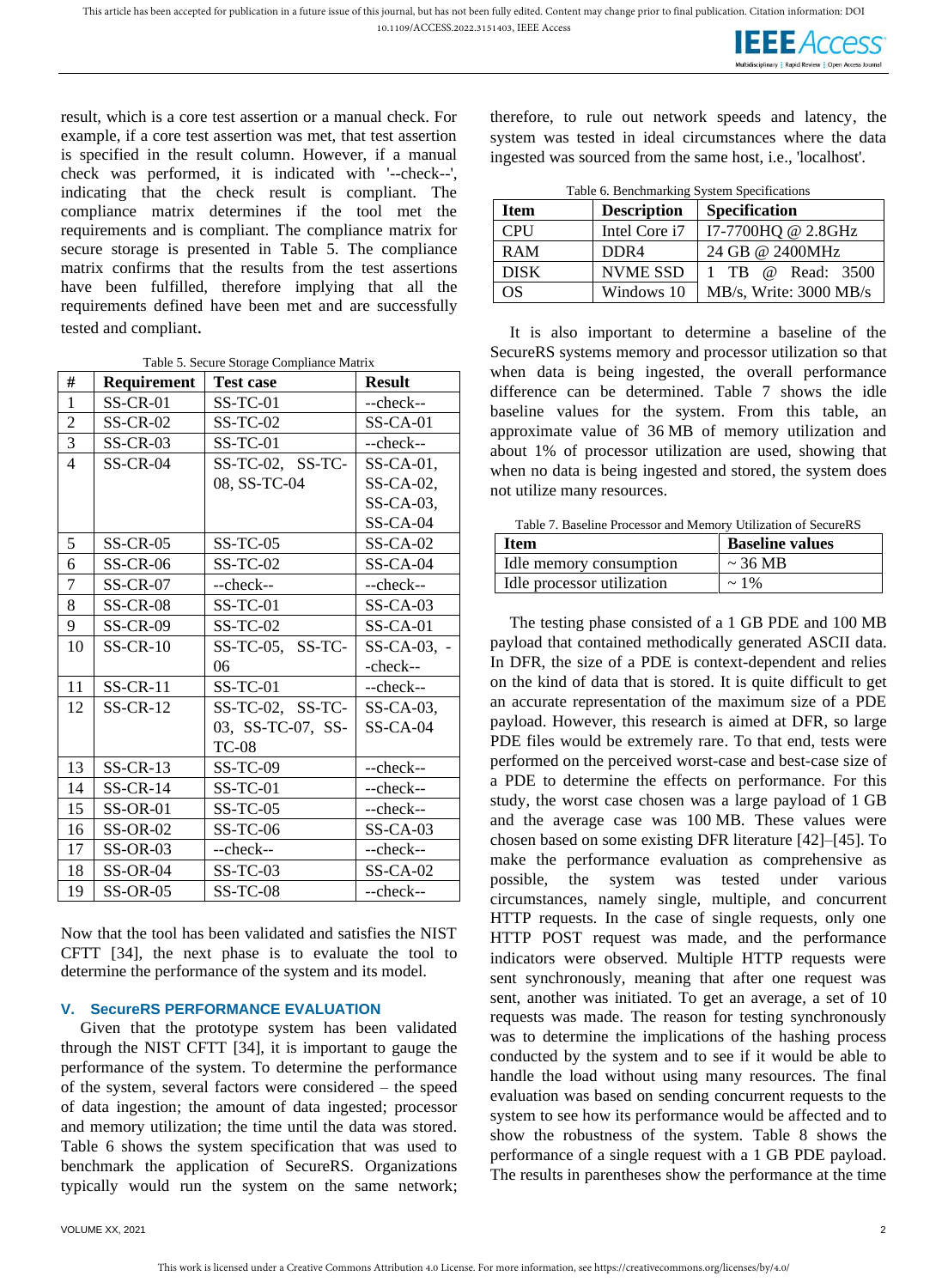

of hashing and encryption. From these results, an average of 3.6% processor utilization was used while 19.6% was used during hashing and encryption. We observed a higher memory utilization during hashing and encryption, apparently because parts of the file must be read into memory before it can be encrypted and hashed. Overall, for the worst case of a 1 GB PDE, a total time of 36.76s was observed to ingest, validate, secure, and store. Where an investigator would perform the process manually, it would take roughly 2m 11s, based on one manual attempt conducted by the authors.

When comparing [Table 8](#page-9-0) and [Table 9,](#page-9-1) there is not much difference in the performance. This was expected since the requests were sent synchronously. An average time of 36.21s was observed from the time the PDE was sent to the storage engine until the time it was successfully stored following the forensic assurance processes. [Table 10](#page-9-2) shows the performance for concurrent requests, and a slight decrease in ingestion speed and an increase in CPU usage could be observed. This was expected, as requests were performed in parallel.

|--|

<span id="page-9-0"></span>

| Item (1 GB PDE)         | Single request      |  |
|-------------------------|---------------------|--|
|                         | (during encryption) |  |
| Speed of data ingestion | 102 MB/s            |  |
| Amount of data ingested | 1.33 GB             |  |
| Processor utilization   | 3.6% (19.6%)        |  |
| Memory utilization      | 30.2 MB (4.3 GB)    |  |
| Time                    | 36.76s (16.3s)      |  |

Table 9. Performance of 1GB PDE with Multiple Requests

<span id="page-9-1"></span>

| Item (1 GB PDE)          | <b>Multiple single requests</b><br>{10} (during encryption) |
|--------------------------|-------------------------------------------------------------|
| Average speed of data    | 110 MB/s                                                    |
| ingestion                |                                                             |
| Total amount of data     | 14.6 GB                                                     |
| ingested                 |                                                             |
| Average. processor       | $3.4\%$ (16.2%)                                             |
| utilization              |                                                             |
| Average memory           | 36.6 MB (5.2 GB)                                            |
| utilization              |                                                             |
| Average time per request | 36.21s (18.9s)                                              |

#### <span id="page-9-2"></span>Table 10. Performance of 1GB PDE with Concurrent Requests

| Item (1 GB PDE)            | <b>Concurrent request</b><br>${10}$ (during |
|----------------------------|---------------------------------------------|
|                            | encryption)                                 |
| Average speed of data      | $108$ MB/s                                  |
| ingestion                  |                                             |
| Total amount of data       | 13.3 GB                                     |
| ingested                   |                                             |
| Average processor          | 16.4% (46.5%)                               |
| utilization                |                                             |
| Average memory utilization | 33.5 MB (6.6 GB)                            |
| Total average time         | $1m$ 34s (22.3s)                            |

[Table 11](#page-9-3) to [Table 13](#page-9-4) show that where a smaller PDE was used, a corresponding insignificant difference in performance was observed. This implies that the system can still perform well under high load without a significant time utilization; however, as expected, it does consume more resources. The bottleneck occurs when hashing and encryption are performed, since this is a computationally expensive task. Even though during the concurrent requests there was more processor and memory utilization, the system still performed well given the process each PDE had to undergo. Results from [Table 8](#page-9-0) to [Table 13](#page-9-4) clearly show that SecureRS can still ingest data relatively well and is able to handle the load without much resource usage. Moreover, forensic soundness is ensured through the defined processes.

<span id="page-9-3"></span>

| Table 11. Performance of 100 MB PDE with Single Request |
|---------------------------------------------------------|
|                                                         |

| Item $(100 \text{ MB PDE})$ | <b>Single request</b> |
|-----------------------------|-----------------------|
|                             | (during encryption)   |
| Speed of data ingestion     | $40.3$ MB/s           |
| Amount of data ingested     | 133 MB                |
| Processor utilization       | $1.6\%$ (10.6%)       |
| Memory utilization          | 30.2 MB (144 MB)      |
| Time                        | 5.02(4.4s)            |

Table 12. Performance of 100 MB PDE with Multiple Requests

| Item (100 MB PDE)                  | <b>Multiple single requests</b><br>{10} (during encryption) |
|------------------------------------|-------------------------------------------------------------|
| Average speed of data<br>ingestion | $50.1$ MB/s                                                 |
| Total amount of data<br>ingested   | 1.33 GB                                                     |
| Average processor<br>utilization   | 4.4% (13.2%)                                                |
| Average memory<br>utilization      | 43.6 MB (117 MB)                                            |
| Average time per request           | 7.21s(6.1s)                                                 |

<span id="page-9-4"></span>Table 13. Performance of 100 MB PDE with Concurrent Requests

| Item $(100 \text{ MB } PDE)$       | Concurrent request {10}<br>(during encryption) |
|------------------------------------|------------------------------------------------|
| Average speed of data<br>ingestion | 99 MB/s                                        |
| Total amount of data<br>ingested   | $1.3$ GB                                       |
| Average processor<br>utilization   | 14.4% (43.5%)                                  |
| Average memory<br>utilization      | 43.5 MB (2.1 GB)                               |
| Total average time                 | 11.3s(3.4s)                                    |

To further illustrate the effectiveness of SecureRS, a graphical depiction of Table 8 to 13 is illustrated in [Figure](#page-10-0)  [5.](#page-10-0) From this figure, the observed speed of data ingestion remained relatively consistent with relation to the PDE size and operation. The memory consumption remained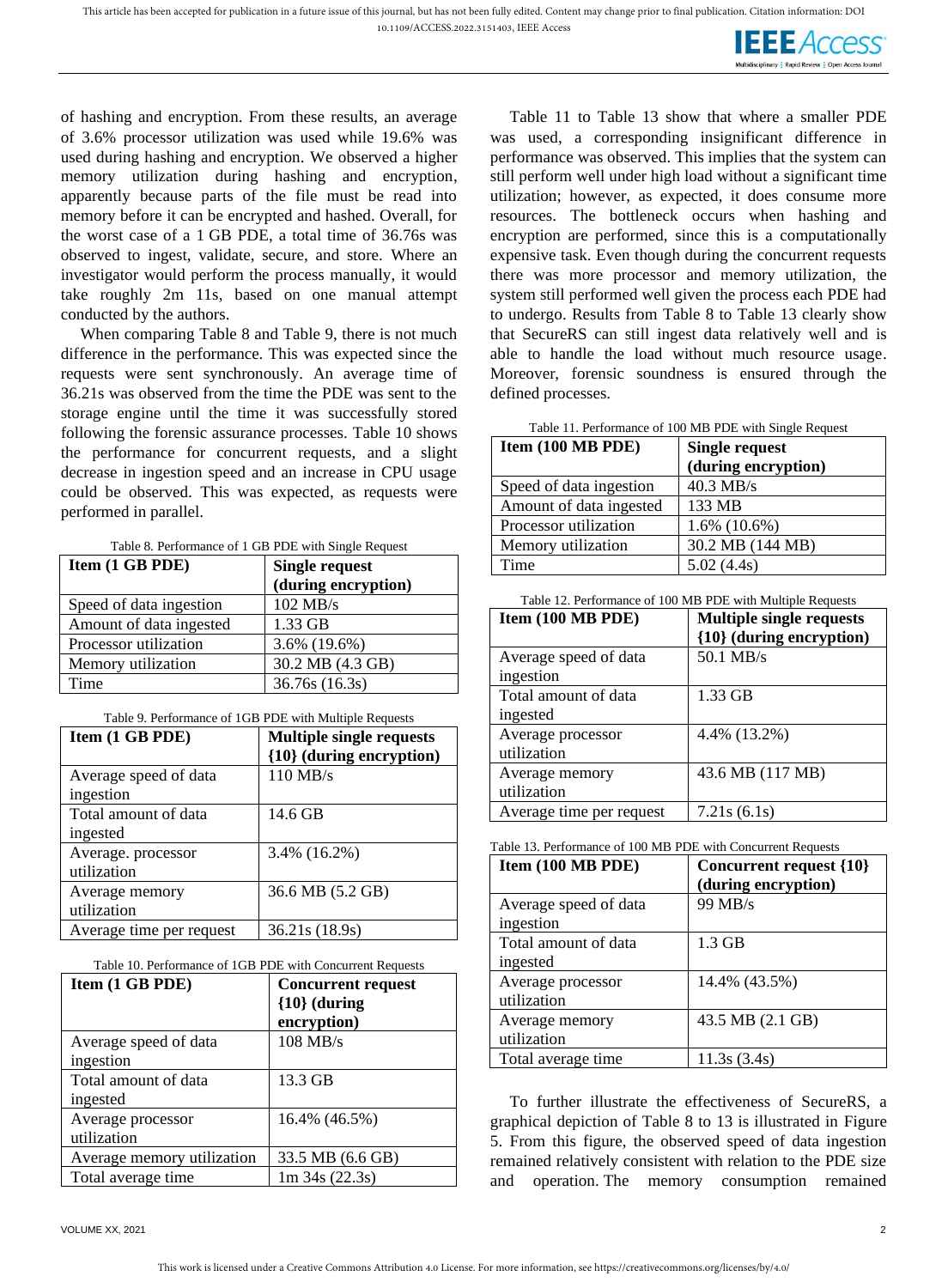**IEEE** Access

somewhat consistent over the tests excluding the encryption state. The concurrent processor utilization for both the 1GB and 100MB PDE remained in a same range between 14- 16% whereas the time was significantly better with the larger PDE. This is on the assumption that 1GB test is 10 times that of the 100MB test. This therefore suggests that if the 100MB concurrent test took 11.3s, the 1GB one would be estimated around 113s, and the actual value was 94s. This therefore demonstrates the efficacy of the SecureRS system. A similar deduction can be made when looking at the speed of data ingestion for the concurrent tests factoring in the network limitations.



**Figure 5. Comparison of performance tests**

<span id="page-10-0"></span>A test was conducted utilizing a larger PDE of 10 GB and the overall time taken was 2m 24s. The average CPU was 12%, with the total amount of data stored being 13.3 GB. Although this system was developed with small artifacts in mind, it can cater for file sizes as large as the system's memory, due to the limitations of the Fernet encryption python library. This limitation can easily be addressed by file-streaming the information instead; however, this falls outside of the scope of DFR and the research at hand. The next section discusses what the proposed model achieved and how this can aid the forensic investigation lifecycle.

#### **VI. DISCUSSION AND CASE SCENARIO**

In traditional digital forensic processes, investigators are often expected to follow the correct procedure and protocol. However, human error can occur. For example, several litigation proceedings have resulted in exculpatory outcomes due to digital evidence mishandling [46], [47]. However, automating and providing a storage engine with forensics and security in place, significantly aids an investigator. For instance, the investigator does not need to be concerned about safely securing artefacts or data that contains sensitive information. Furthermore, the threat of privacy concerns and integrity violation, which has been associated with poor digital evidence handling, can be reduced when human elements are restricted. Therefore, the forensic storage process developed in this study can be defined as the potential steps towards addressing these challenges. This system works well for digital forensic readiness whereby potential digital evidence is collected on the fly.

A case scenario of the use of the SecureRS model is to be a plugin into a collection model. For example, the previous work by the authors involved the collection of forensic artefacts from a ransomware attack using digital forensic readiness [48]. Such previous work involved collecting small-sized PDE files and storing them for further investigation. While the collection on its own is a major contribution, the authors did not ensure the extra measures to protect the PDE and ensure that it was forensically sound and admissible in a court of law. The SecureRS model solves this problem and helps other research within DFR to the extent that developed frameworks or systems do not need to be concerned about the storage and preservation of the potential digital evidence collected. However, integrating this peculiar notion of secure storage for digital investigation was quoted as potential future research. SecureRS can aid in ensuring the integrity of the collected PDE. Furthermore, the model developed in [43] asserts that the use of security standards like encryption and hashing can be used to achieve confidentiality and integrity. Based on the performance evaluation, the model developed in [43] has a low impact on a system whilst providing a core and essential service. Extending this previous study, SecureRS provides a feasibility and proof-of-concept implementation of automated evidence storage. By integrating a reliable forensic process and practice, SecureRS provides a platform for developing a limited human interaction with potential digital evidence.

#### **VII. SECURITY ANALYSIS**

To further evaluate the developed SecureRS tool and model, a threat modelling and security analysis process was followed (see [Table 14\)](#page-11-0). In this model, several security features were used to protect and maintain the integrity and forensic soundness of the data stored. This was achieved by using the CIA triad and several security requirements. For instance, threats due to filename change or deletion was addressed in SecureRS using randomization of file name, and permission-based access control such that only permitted action (by the authorized entity) is allowed. Furthermore, the log of such an action is provided for each instance. This further addressed the need for accountability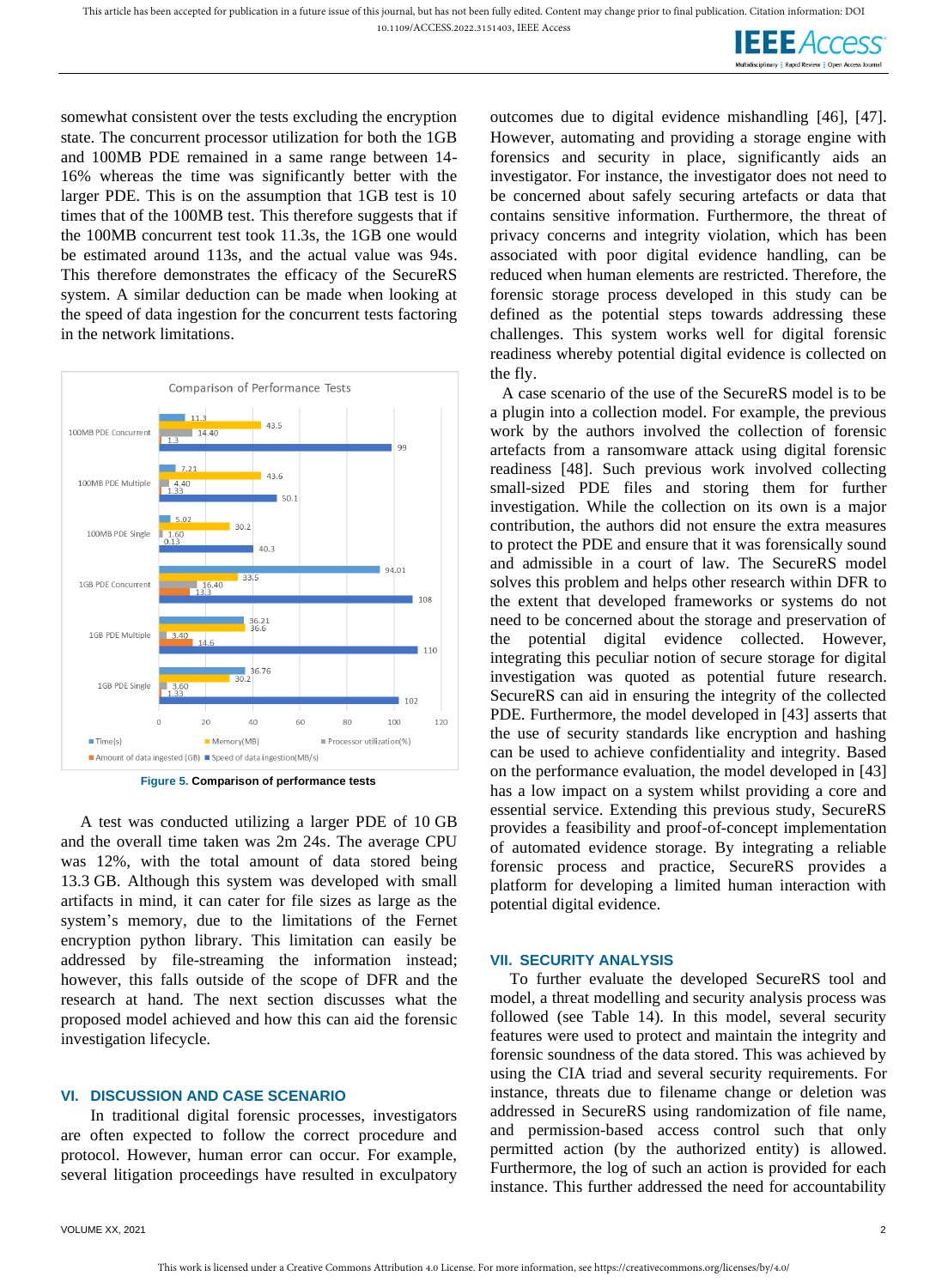**IEEE** Access

(system audit process) within the system. The SecureRS thus provide a forensic platform that can mitigate such a threat. Similarly, to ensure confidentiality and prevent the potential of sensitive information leakage, SecureRS leverages an encryption algorithm with stronger immunity.

<span id="page-11-0"></span>Table 14. Threat-Solution model using the CIA triad

| <b>Threat</b>             | <b>Solution</b>                   | <b>Method</b>            |
|---------------------------|-----------------------------------|--------------------------|
| Access to                 | Implementing                      | Fernet encryption        |
| sensitive                 | encryption                        |                          |
| information               | (Confidentiality                  |                          |
|                           | and Authorization)                |                          |
|                           |                                   |                          |
| Attacker                  | Applying                          | Random file              |
| changes                   | permissions                       | names and read-          |
| filenames or              | (Integrity,                       | only permissions         |
| deleting files            | Availability, and                 |                          |
|                           | Authorization)                    |                          |
| Attacker                  | Implementing                      | MD5 hashing is           |
| changes                   | hashing                           | used to compare          |
| contents of               | (Confidentiality,                 | source MD5 of the        |
| PDE data in               | Integrity, and                    | PDE file and             |
| memory                    | Authorization)                    | received PDE file.       |
|                           |                                   | Also, OS memory          |
|                           |                                   | protection is used       |
| Attacker                  | <b>Implementing 2FA</b>           | TOTP is used for         |
| finds                     | (Confidentiality,                 | PDE downloading          |
| credentials               | Authenticity, and                 |                          |
| and can login             | Authorization)                    |                          |
|                           |                                   |                          |
| Attacker                  | Implementing                      | Customizable             |
| gains                     | session timeouts                  | activity and             |
| physical                  | (Confidentiality,                 | session timers are       |
| access to a               | Availability, and                 | used to prevent          |
| computer                  | Authenticity)                     | unauthorized             |
| after                     |                                   | access                   |
| investigator              |                                   |                          |
| goes outside<br>XSS and   |                                   |                          |
|                           | Implementing data<br>sanitization | Django<br>middleware and |
| injection<br>attacks      | (Confidentiality,                 | $HSTS + secure$          |
|                           | Integrity, and                    | cookies                  |
|                           | Availability)                     |                          |
| Investigator              | Implementing logs                 | Audit logs and           |
| denying PDE               | (Confidentiality                  | emails are used to       |
| download                  | and                               | verify activity and      |
|                           | Nonrepudiation)                   | download PDE             |
|                           | Implementing                      | Using SSL and            |
| Interception<br>of PDE in | HTTPS and API                     | API keys that are        |
| transit                   | Keys                              | unique reduces the       |
|                           | (Confidentiality,                 | risk of data             |
|                           | Integrity,                        | exposure.                |
|                           | Authenticity, and                 |                          |
|                           | Nonrepudiation)                   |                          |
|                           |                                   |                          |

# **VIII. FUTURE WORK**

Future work will consider extending the platform to provide lossless compression [49] and storage optimization, developing novel methods for data ingestion, and well as develop novel methods for PDE relevance categorization. Also, potential approaches towards cloud-based evidence storage in a readiness manner will be further considered as well as extending to other sub-domains of digital forensics. As asserted in recent studies within the forensic community [50], [51], the development of a generic platform of SecureRS can be a potential solution to the lack of standardized evidence representation, as well as unified metrics towards evidence reliability evaluation/testing,

# **IX. CONCLUSION**

In conclusion, this paper developed a model and a platform to secure Potential Digital Evidence (PDE) and to ensure the forensic soundness of the stored PDE. The platform was evaluated and shown to render good performance, despite having to go through all the forensic processes defined by the proposed model (SecureRS). Having a process in place to secure evidence can help prevent unauthorized access and comply with regulations and privacy policies, due to the nature of the data being stored. Having this model in place also helps to verify and validate the stored PDE and make it admissible in a court of law. By leveraging encryption and hashing, the SecureRS model makes good use of current security standards and therefore will aid forensic investigation in general. The model also helps to detect evidence tampering. This paper suggests a method of ensuring forensically sound digital evidence for DFR as well as for digital forensics processes in general. So far, this aspect of forensics investigation has been widely overlooked and it was often considered to be the sole responsibility of the forensic investigator. The focus and scope of this study involved smaller artefacts for performance evaluation. With SecureRS an investigator does not need to be concerned about verification and authenticity of evidence when performing a digital investigation. The SecureRS platform furthermore acts as a backup of evidence that is securely and safely stored.

# **REFERENCES**

- [1] D. Gonzalez and T. Hayajneh, "Detection and prevention of crypto-ransomware," in *2017 IEEE 8th Annual Ubiquitous Computing, Electronics and Mobile Communication Conference, UEMCON 2017*, 2018, vol. 2018-January, doi: 10.1109/UEMCON.2017.8249052.
- [2] R. Von Solms and J. Van Niekerk, "From information security to cyber security," *Computers and Security*, 2013, doi: 10.1016/j.cose.2013.04.004.
- [3] H. de Bruijn and M. Janssen, "Building Cybersecurity Awareness: The need for evidencebased framing strategies," *Government Information*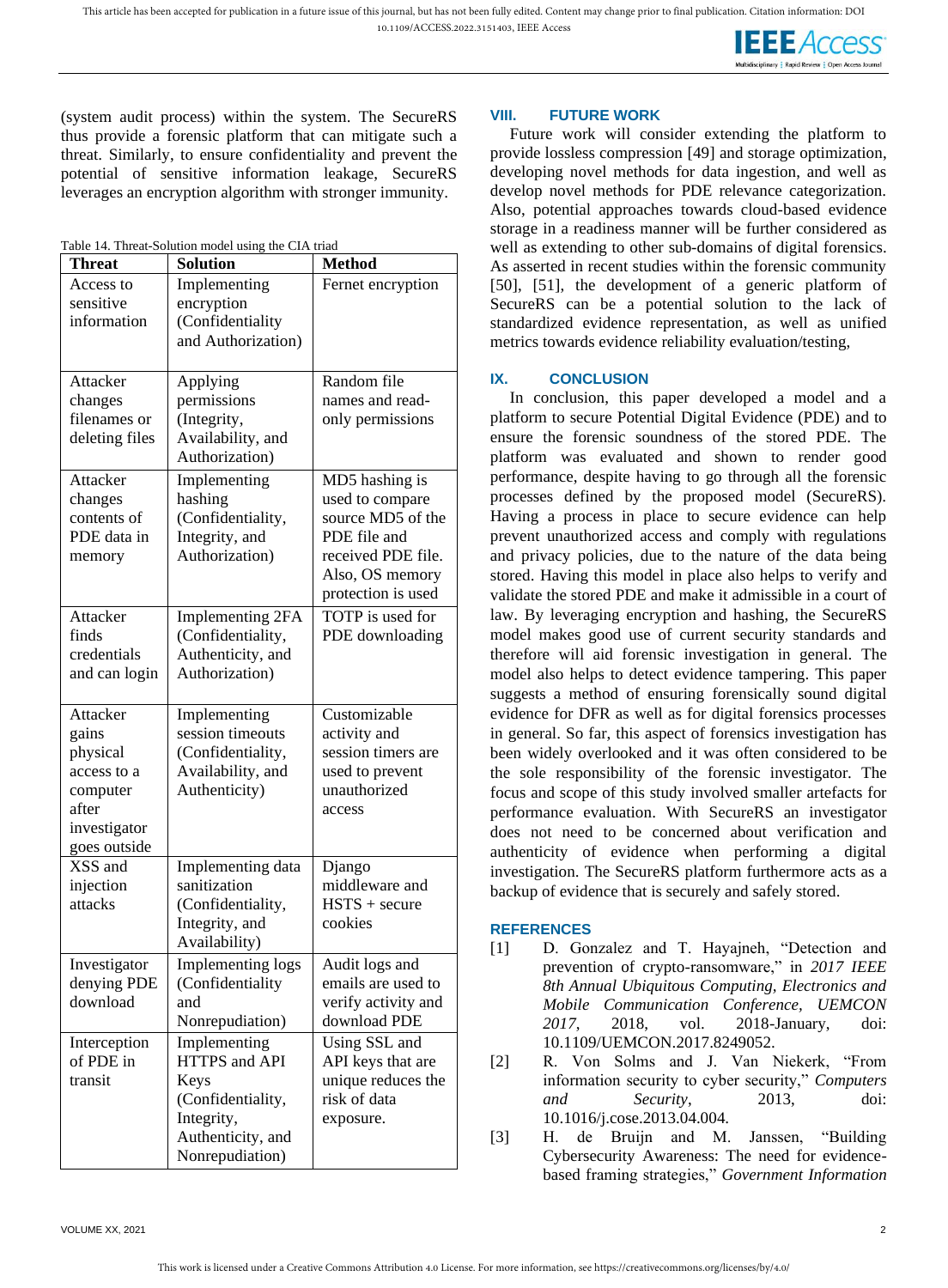

*Quarterly*, vol. 34, no. 1, pp. 1–7, 2017, doi: 10.1016/j.giq.2017.02.007.

- [4] A. M. Maigida, S. M. Abdulhamid, M. Olalere, J. K. Alhassan, H. Chiroma, and E. G. Dada, "Systematic literature review and metadata analysis of ransomware attacks and detection mechanisms," *Journal of Reliable Intelligent Environments*, vol. 5, no. 2, pp. 67–89, 2019, doi: 10.1007/s40860-019- 00080-3.
- [5] E. Casey, "Error, Uncertainty, and Loss in Digital Evidence," *International Journal of Digital Evidence*, 2002.
- [6] C. Altheide and H. Carvey, "Windows Systems and Artifacts," in *Digital Forensics with Open Source Tools*, 2011.
- [7] N. C. Rowe, "Associating Drives Based on Their Artifact and Metadata Distributions," in *Lecture Notes of the Institute for Computer Sciences, Social-Informatics and Telecommunications Engineering, LNICST*, 2019, vol. 259, pp. 165–182, doi: 10.1007/978-3-030-05487-8\_9.
- [8] D. Lillis, B. Becker, T. O'Sullivan, and M. Scanlon, "Current Challenges and Future Research Areas for Digital Forensic Investigation," 2016, [Online]. Available: http://arxiv.org/abs/1604.03850.
- [9] J. Dokko and M. Shin, "A Digital Forensic Investigation and Verification Model for Industrial Espionage," in *Lecture Notes of the Institute for Computer Sciences, Social-Informatics and Telecommunications Engineering, LNICST*, vol. 259, 2019, pp. 128–146.
- [10] A. Shabtai, Y. Elovici, and L. Rokach, "Introduction to Information Security," in *SpringerBriefs in Computer Science*, 2012.
- [11] R. Bhanot and R. Hans, "A review and comparative analysis of various encryption algorithms," *International Journal of Security and its Applications*, 2015, doi: 10.14257/ijsia.2015.9.4.27.
- [12] M. Kohn, M. S. Olivier, and J. H. P. Eloff, "Framework for a Digital Forensic Investigation.," *Communications*, 2006.
- [13] J. Tan, "Forensic readiness," *Cambridge*, pp. 1–23, 2001, doi: 10.1.1.644.9645.
- [14] ISO 27043, "INTERNATIONAL STANDARD ISO / IEC 27043: Information technology — Security techniques — Incident investigation principles and processes," vol. 2015, 2015.
- [15] S. M. Makura, H. S. Venter, R. A. Ikuesan, V. R. Kebande, and N. M. Karie, "Proactive Forensics: Keystroke Logging from the Cloud as Potential Digital Evidence for Forensic Readiness Purposes," *2020 IEEE International Conference on Informatics, IoT, and Enabling Technologies, ICIoT 2020*, pp. 200–205, 2020, doi: 10.1109/ICIoT48696.2020.9089494.
- [16] S. Vömel and J. Stüttgen, "An evaluation platform for forensic memory acquisition software," in

*Digital Investigation*, 2013, vol. 10, no. SUPPL., pp. S30–S40, doi: 10.1016/j.diin.2013.06.004.

- [17] M. Gruhn and F. C. Freiling, "Evaluating atomicity, and integrity of correct memory acquisition methods," *Digital Investigation*, vol. 16, pp. S1– S10, 2016, doi: 10.1016/j.diin.2016.01.003.
- [18] M. Harran, W. Farrelly, and K. Curran, "A method for verifying integrity & authenticating digital media," *Applied Computing and Informatics*, 2018, doi: 10.1016/j.aci.2017.05.006.
- [19] R. Sears, C. Van Ingen, and J. Gray, "To BLOB or Not To BLOB: Large Object Storage in a Database or a Filesystem?," *Microsoft Research*, pp. 1–11, Jan. 2007, [Online]. Available: http://arxiv.org/abs/cs/0701168.
- [20] S. Pandey and M. Farik, "Best Symmetric Key Encryption - A Review," *International Journal of Scientific & Technology Research*, vol. 6, no. 6, pp. 310–312, 2017.
- [21] D. S. Abd Elminaam, H. M. A. Kader, and M. M. Hadhoud, "Evaluating the performance of symmetric encryption algorithms," *International Journal of Network Security*, vol. 10, no. 3, pp. 213–219, 2010, doi: 10.6633/IJNS.201005.10(3).06.
- [22] J. Van der Walt and R. Luke, "The storage of forensic evidence at the Forensic Science Laboratory in Pretoria, South Africa," *Journal of Transport and Supply Chain Management*, vol. 5, no. 1, pp. 202–220, 2011, doi: 10.4102/jtscm.v5i1.74.
- [23] A. Valjarevic, H. Venter, and R. Petrovic, "ISO/IEC 27043:2015 - Role and application," *24th Telecommunications Forum, TELFOR 2016*, pp. 1– 4, 2017, doi: 10.1109/TELFOR.2016.7818718.
- [24] X. Du, N.-A. Le-Khac, and M. Scanlon, "Evaluation of Digital Forensic Process Models with Respect to Digital Forensics as a Service," 2017, [Online]. Available: http://arxiv.org/abs/1708.01730.
- [25] D. R. Rani and G. Geethakumari, "Secure data transmission and detection of anti-forensic attacks in cloud environment using MECC and DLMNN," *Computer Communications*, vol. 150, no. November 2019, pp. 799–810, 2020, doi: 10.1016/j.comcom.2019.11.048.
- [26] P. M. Trenwith and H. S. Venter, "Digital forensic readiness in the cloud," in *2013 Information Security for South Africa*, Aug. 2013, pp. 1–5, doi: 10.1109/ISSA.2013.6641055.
- [27] B. K. S. P. K. Raju and G. Geethakumari, "An advanced forensic readiness model for the cloud environment," *Proceeding - IEEE International Conference on Computing, Communication and Automation, ICCCA 2016*, pp. 765–771, 2017, doi: 10.1109/CCAA.2016.7813819.
- [28] V. R. Kebande and H. S. Venter, "A Cloud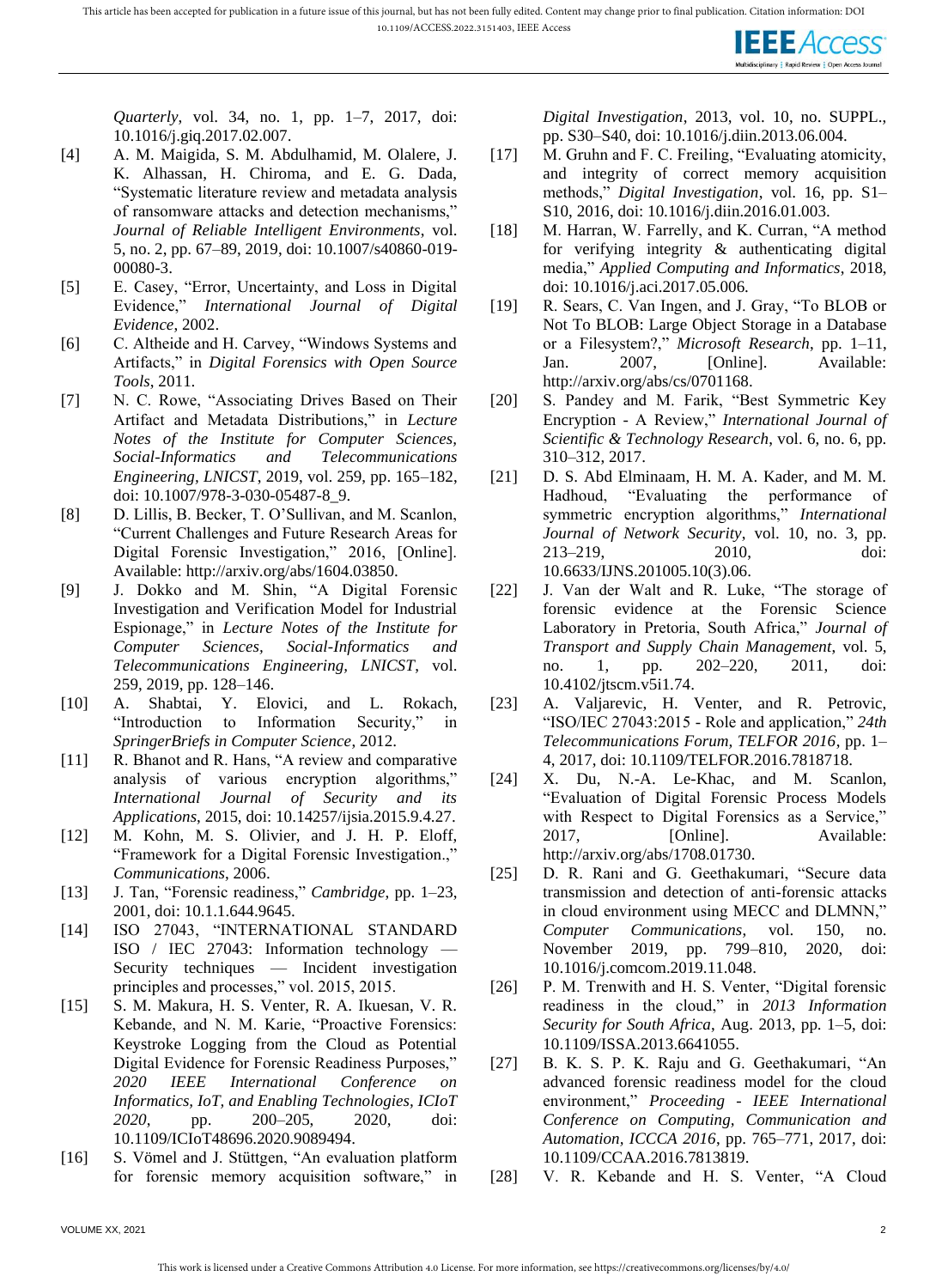

Forensic Readiness Model Using a Botnet as a Service," in *The International Conference on Digital Security and Forensics (DigitalSec2014)*, 2014, pp. 23–32, doi: 10.13140/2.1.4880.2249.

- [29] A. Singh, "A Digital Forensic Readiness Approach for Ransomware Forensics," *UP Space*, no. August, 2019, [Online]. Available: https://repository.up.ac.za/bitstream/handle/2263/75 610/Singh\_Digital\_2019.pdf.
- [30] M. L. Das and N. Samdaria, "On the security of SSL/TLS-enabled applications," *Applied Computing and Informatics*, 2014, doi: 10.1016/j.aci.2014.02.001.
- [31] S. Omeleze and H. S. Venter, "Proof of concept of the online neighbourhood watch system," in *Lecture Notes of the Institute for Computer Sciences, Social-Informatics and Telecommunications Engineering, LNICST*, 2016, vol. 171, pp. 78–93, doi: 10.1007/978-3-319- 43696-8\_9.
- [32] L. Chi and X. Zhu, "Hashing Techniques: A Survey and Taxonomy," *ACM Computing Surveys (CSUR)*, 2017, doi: 10.1145/3047307.
- [33] E. M. Schön, J. Thomaschewski, and M. J. Escalona, "Agile Requirements Engineering: A systematic literature review," *Computer Standards and Interfaces*, vol. 49, pp. 79–91, 2017, doi: 10.1016/j.csi.2016.08.011.
- [34] NIST, "Computer Forensics Tool Testing Program," 2014. http://www.cftt.nist.gov/disk\_imaging.htm (accessed Oct. 12, 2017).
- [35] NIST, "NIST," 2019. https://www.nist.gov/ (accessed Oct. 12, 2019).
- [36] DjangoProject, "Django Auth." https://docs.djangoproject.com/en/2.2/topics/auth/p asswords/ (accessed Oct. 04, 2019).
- [37] "Django REST framework," 2019. http://www.django-rest-framework.org/#djangorest-framework (accessed Feb. 14, 2019).
- [38] P. Dijesh, S. Babu, and Y. Vijayalakshmi, "Enhancement of e-commerce security through asymmetric key algorithm," *Computer Communications*, vol. 153, pp. 125–134, Mar. 2020, doi: 10.1016/j.comcom.2020.01.033.
- [39] T. Combe, A. Martin, and R. Di Pietro, "To Docker" or Not to Docker: A Security Perspective," *IEEE Cloud Computing*, 2016, doi: 10.1109/MCC.2016.100.
- [40] B. Schneier, "Two-factor authentication: Too little, too late," *Communications of the ACM*, vol. 48, no. 4, p. 136, 2005, doi: 10.1145/1053291.1053327.
- [41] J. R. D. M'Raihi, S. Machani, M. Pei, "TOTP: Time-Based One-Time Password Algorithm," *Journal of Chemical Information and Modeling*, 2013, doi: 10.1017/CBO9781107415324.004.
- [42] S. Philomin, A. Singh, A. Ikuesan, and H. Venter,

"Digital forensic readiness framework for smart homes," 2020, doi: 10.34190/ICCWS.20.047.

- [43] A. Singh, A. Ikuesan, and H. Venter, "A contextaware trigger mechanism for ransomware forensics," in *14th International Conference on Cyber Warfare and Security, ICCWS 2019*, 2019, pp. 629–638.
- [44] M. Lagrasse, A. Singh, H. Munkhondya, A. Ikuesan, and H. Venter, "Digital forensic readiness framework for software-defined networks using a trigger-based collection mechanism," in *Proceedings of the 15th International Conference on Cyber Warfare and Security, ICCWS 2020*, 2020, pp. 296–305, doi: 10.34190/ICCWS.20.045.
- [45] H. Munkhondya, A. Ikuesan, and H. Venter, "Digital Forensic Readiness Approach for Potential Evidence Preservation in Software-Defined Networks," 2015.
- [46] S. E. Goodison, R. C. Davis, and B. A. Jackson, "Digital evidence and the U.S. criminal justice system," *Priority Criminal Justice Needs Initiative*, pp. 1–32, 2015.
- [47] H. Arshad, A. Bin Jantan, and O. I. Abiodun, "Digital forensics: Review of issues in scientific validation of digital evidence," *Journal of Information Processing Systems*, vol. 14, no. 2, pp. 346–376, 2018, doi: 10.3745/JIPS.03.0095.
- [48] A. Singh, A. R. Ikuesan, and H. S. Venter, "Digital Forensic Readiness Framework for Ransomware Investigation," *Digital Forensics and Cyber Crime*, vol. 259, pp. 91–105, 2019, doi: 10.1007/978-3- 030-05487-8\_5.
- [49] A. Moffat, "Lossless Compression," *The Computer Journal*, 1997, doi: 10.1093/comjnl/40.2\_and\_3.65.
- [50] A. Al-Dhaqm, S. Razak, K. Siddique, R. A. Ikuesan, and V. R. Kebande, "Towards the Development of an Integrated Incident Response Model for Database Forensic Investigation Field," *IEEE Access*, p. 1, 2020, doi: 10.1109/ACCESS.2020.3008696.
- [51] A. Al-Dhaqm, S. A. Razak, R. A. Ikuesan, V. R. Kebande, and K. Siddique, "A Review of Mobile Forensic Investigation Process Models," *IEEE Access*, vol. 8, pp. 173359–173375, 2020, doi: 10.1109/access.2020.3014615.